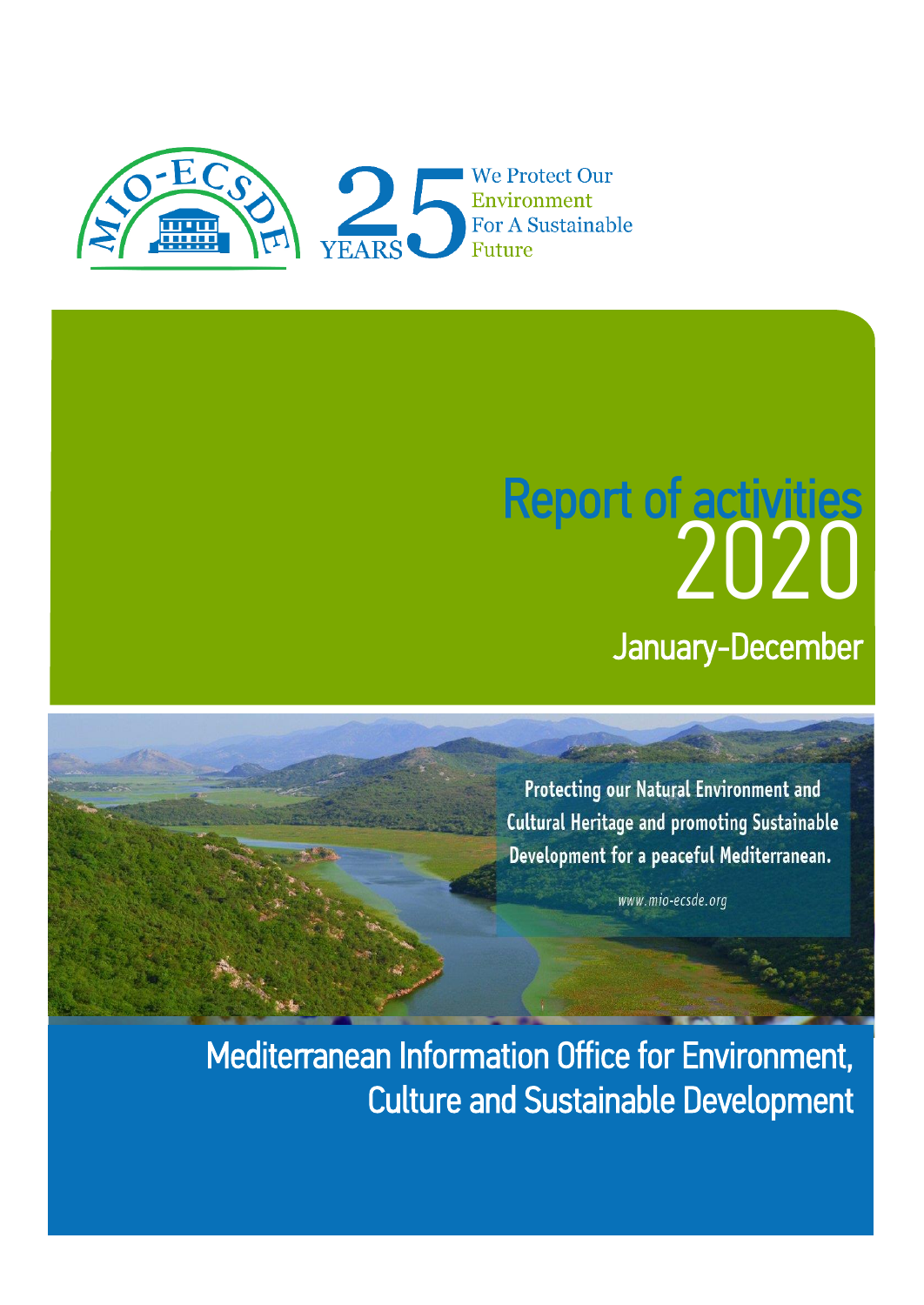

#### Mediterranean Information Office for Environment, Culture and Sustainable Development 12 Kyrristou 10556 Athens, Greece

Tel: +30 210 3247267, 3247490, Fax: +30 210 3317127 E-mail: info@mio-ecsde.org Website[: www.mio-ecsde.org](http://www.mio-ecsde.org/)

This Summary Report of Activities was prepared collectively by the MIO-ECSDE Staff and its Chairman.

MIO-ECSDE gratefully acknowledges the support of: the EU LIFE Programme NGO Operating Grant for NGOs, other EU projects (ENI, H2020), the Green Fund (Greek Government), the Hellenic Recovery Recycling Corporation, the Anna Lindh Foundation, the Cypriot Government, the Makhzoumi Foundation.



The content of this document is the sole responsibility of MIO-ECSDE and can under no circumstances be regarded as reflecting the position of the funders.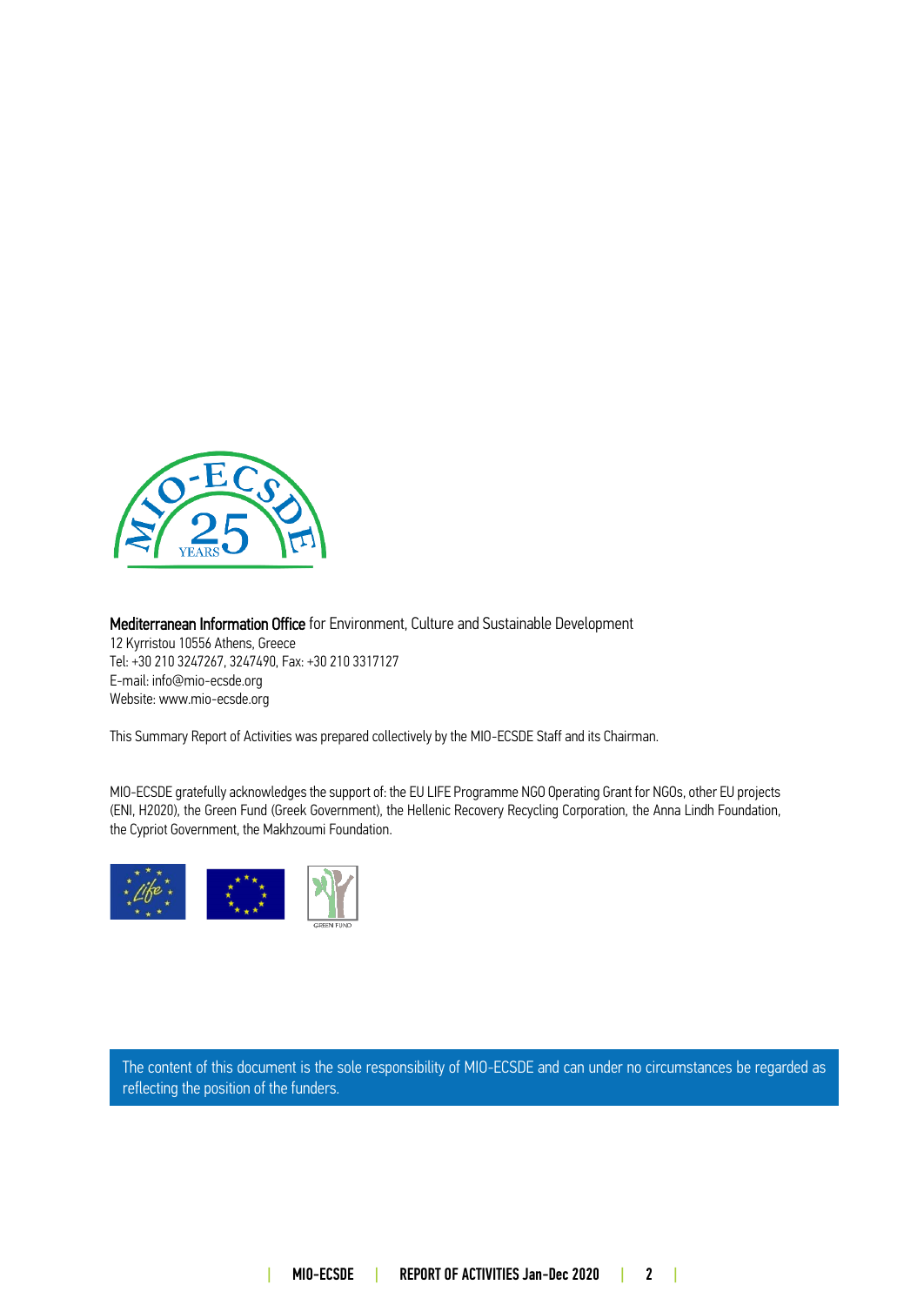# Table of Contents

| 1.            |      |                                                                                                              |  |
|---------------|------|--------------------------------------------------------------------------------------------------------------|--|
|               | 1.1. |                                                                                                              |  |
|               | 1.2. |                                                                                                              |  |
|               | 1.3. |                                                                                                              |  |
|               | 1.4. |                                                                                                              |  |
|               | 1.5. |                                                                                                              |  |
| 2.            |      |                                                                                                              |  |
|               | 2.1. |                                                                                                              |  |
|               | 2.2. |                                                                                                              |  |
| 3.            |      | Activities related to MIO-ECDSE 's role as promoter of common NGO policies and the collective voice of       |  |
|               | 3.1. | Monitoring of and contribution to the formulation of policies relevant to the Mediterranean region           |  |
|               | 3.2. |                                                                                                              |  |
|               | 3.3. |                                                                                                              |  |
| $\frac{1}{4}$ |      | Implementing Education for Sustainable Development through the MEDIES secretariat 20                         |  |
| 5.            |      | Running, drafting, completion and/or follow-up of projectsImplementing education for sustainable development |  |
| 5.            |      |                                                                                                              |  |
|               | 5.1. |                                                                                                              |  |
|               | 5.2. |                                                                                                              |  |
|               | 5.3. |                                                                                                              |  |
|               | 5.4. |                                                                                                              |  |
|               | 5.5. |                                                                                                              |  |
|               | 5.6. |                                                                                                              |  |
|               | 5.7. |                                                                                                              |  |
| 6.            |      |                                                                                                              |  |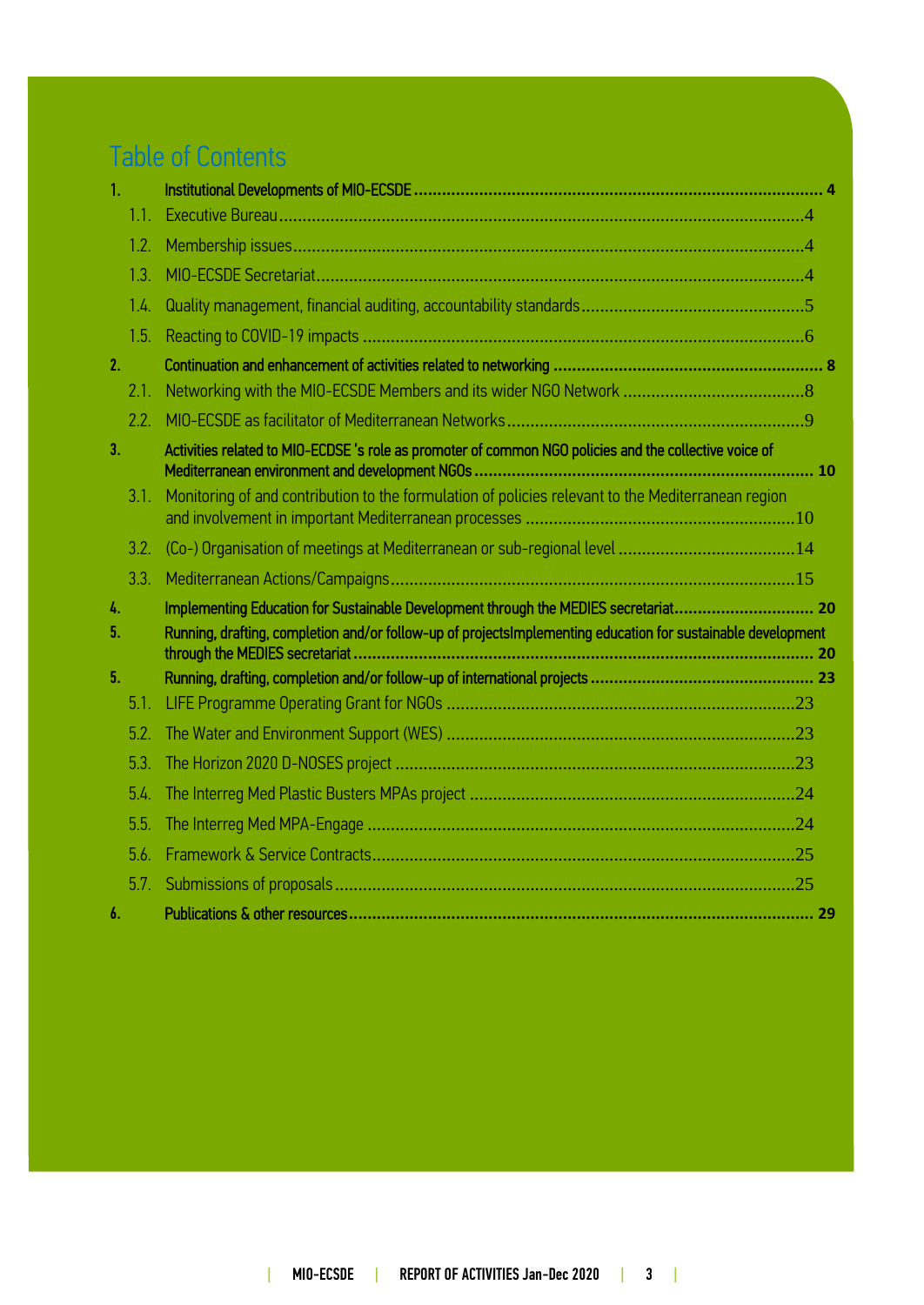## 1. Institutional Developments of MIO-ECSDE

### <span id="page-3-0"></span>1.1. Executive Bureau

The MIO-ECSDE Executive Bureau (EB) was structured as follows in 2020:

| Chair:    | Prof. Michael Scoullos (Greece)                                  |
|-----------|------------------------------------------------------------------|
| Co-Chair: | Prof. Mohammed Ftouhi (Morocco)                                  |
|           | Dr. Emad Adly (RAED)                                             |
| Members:  | Prof. Gerasime Arapis (Elliniki Etairia)                         |
|           | Ms Anna Heslop (EEB)                                             |
|           | Ms Ayşegül Iliker (Turkey)                                       |
|           | Ms Antonia Theodosiou (Cyprus)                                   |
|           | Mr. Jean-Valère Jeronimi (France) with Celine Labbe as alternate |
|           | Ms Patrizia Bonelli and Ms. Romina Bicocchi (Italy)              |
|           | Mr. Ziyad Alawneh (Jordan)                                       |
|           | Mr. Fadi Husseini (Lebanon)                                      |
|           | Mr. Vincent Attard (Malta)                                       |
|           | Mr. Imad Attrash (Palestine)                                     |
|           | Mr. Mario Alves (Portugal)                                       |
|           | Mr. Milan Vogrin (Slovenia)                                      |
|           | Mr. Angel Huarez and Mr. Jeremie Fosse (Spain)                   |
|           | Ms Suheir Raies (Syria)                                          |
|           | Mr. Habib Ben Boubaker (Tunisia)                                 |

### <span id="page-3-1"></span>1.2. Membership issues

Three eligible applications have been received by the Secretariat, all requesting Full membership status. The AGM will assess and decide:

- 1. Asociación Hippocampus (active in the Natura 2000 site: Mar Menor Lagoon (Murcia), [www.asociacionhippocampus.com\)](http://www.asociacionhippocampus.com/)
- 2. Local Democracy Agency of Kairouan, Tunisia [\(https://www.alda-europe.eu/newSite/lda\\_dett.php?id=15\)](https://www.alda-europe.eu/newSite/lda_dett.php?id=15)
- 3. Arab Society for Fungal Conservation (ASFC), Egypt [\(http://fungiofegypt.com/ASFC.html\)](http://fungiofegypt.com/ASFC.html)

### <span id="page-3-2"></span>1.3. MIO-ECSDE Secretariat

During 2020 the status of the Secretariat was as follows:

Ms Anastasia Roniotes continued working, full-time, with main fields of responsibility: administrative matters relevant to the Annual Work Programme and MIO-ECSDE governance (Executive Bureau and AGM), quality assurance, policy formulation and monitoring, representation, running of specific projects, submission of project proposals, co-ordination of the edition of the Bulletin and newsletter Sustainable Mediterranean, etc.

Ms Bessie Mantzara worked full time at the MIO-ECSDE Secretariat, mainly responsible for financial/administrative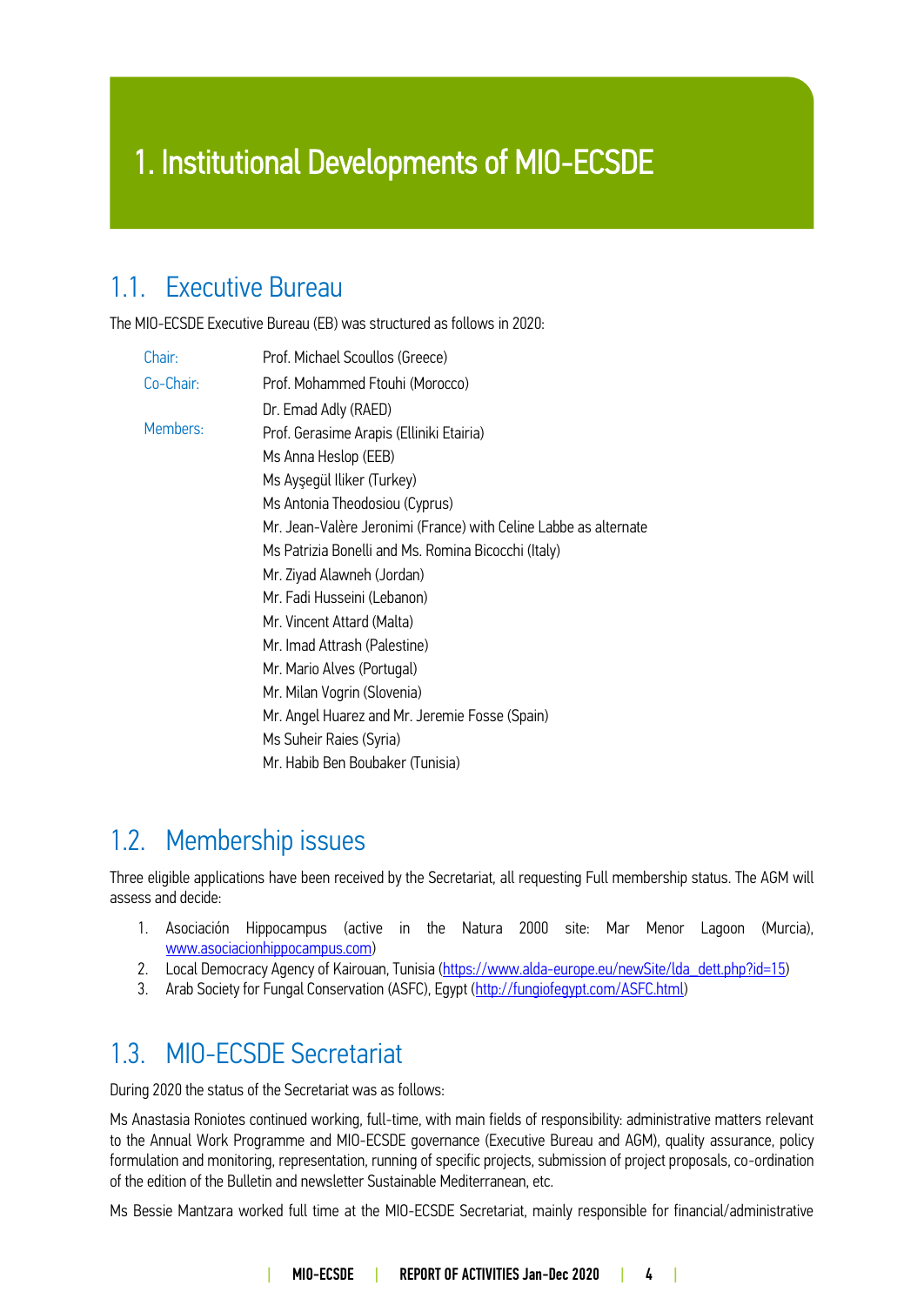matters and ad hoc contributions in projects, submissions, etc.

Ms Thomais Vlachogianni is handling many thematic and horizontal tasks in the Secretariat mainly on policy areas and project basis. She also manages ICT issues, including the MIO-ECSDE web-sites, workshop and conference support, etc.

Ms Iro Alampei continued as full-time member of the staff supporting also the educational projects of MIO-ECSDE through the MEdIES Secretariat.

Ms Vicky Malotidi continued as full-time member of the staff supporting also the educational projects of MIO-ECSDE through the MEdIES Secretariat.

Ms Sevasti Vamvakopoulou also supported the MEdIES Secretariat.

Mr. Vassilis Psallidas continued as ESD advisor supporting mainly the educational projects of MIO-ECSDE through the MEdIES Secretariat.

Ms Danai Amplianiti (full time staff) assisted in specific projects and tasks.

Ms Alaa Abou Daher assists in specific projects and on Membership issues.

Ms Vasiliki Sgourdou was the Junior Communications Officer with horizontal support for all activities and staff.

Ms Olga Papathanasopoulou provided the overall secretarial support.

Mr. George Paneris works as the in-house accountant while Mr. Kostas Drakopoulos continued as part-time Official Accountant of MIO-ECSDE.

Three new junior Officers were hired towards the end of the year to strengthen the Secretariat: Haris Paliogiannis (junior Policy Officer), Iosif Scoullos (junior Policy Officer) and Margaux Vlachou (junior Project Officer).

The Chairman, Prof. M. Scoullos, is responsible for the supervision of the work and the management, the development, direction of policies and projects and a large part of the representations of the MIO-ECSDE organisation. The Secretariat also works closely with various experts. During 2020 a number of initiatives and representations of the organisation were carried out also by the Co-Chairman Prof. Ftouhi ("La Méditerranée: Défi du Siècle ou échec des solutions", 15 July 2020), Executive Bureau Members Dr. Adly, as well as by other members of the EB. The Secretariat is supported by various experts on an *ad hoc* basis (Ms Vanya Walker-Leigh for climate change issues is guest editor for the dedicated issue of the Sustainable Development journal).

### <span id="page-4-0"></span>1.4. Quality management, financial auditing, accountability standards

A1. MIO-ECSDE underwent the annual audit for complying with the ISO 9001:2015 standards in the design, development, management and implementation of international and European projects on environment and sustainable development. The review which covers all relevant institutional and operational issues took place on 29 June 2020 with positive results and no "remarks" or suggestions for further improvement of the MIO-ECSDE procedures in place.

The 2019 work programme covered by the Life Programme Operating Grant was also audited (positive) and was submitted with the final report to EASME in the first days of April. The overall audited financial report of MIO-ECSDE for 2019 was completed in September 2020 by PKF Euroauditing SA and approved by the MIO-ECSDE Treasurer (Vincent Attard) and the Executive Bureau.

The softone financial management software (including accounting component) is constantly adapted and updated to better address the daily functioning of the MIO-ECSDE Secretariat as well as for its hosted institute GWP-Med.

A2. As full member of "Accountable Now", the MIO-ECSDE Secretariat is in the process of prioritizing and addressing the suggestions of the review panel (se[e http://mio-ecsde.org/about-us/\)](http://mio-ecsde.org/about-us/). MIO-ECSDE participated in the on-line AGM of Accountable Now on May 14<sup>th</sup> 2020.

In addition, MIO-ECSDE developed the following policies that were approved by the Executive Bureau Meeting.

- ▶ The MIO-ECSDE Anti-Fraud Corruption Policy (as well as an Annual Declaration to be signed annually by MIO-ECSDE's staff members)
- ▶ The MIO-ECSDE Whistleblower Policy
- ▶ The MIO-ECSDE Complaint Policy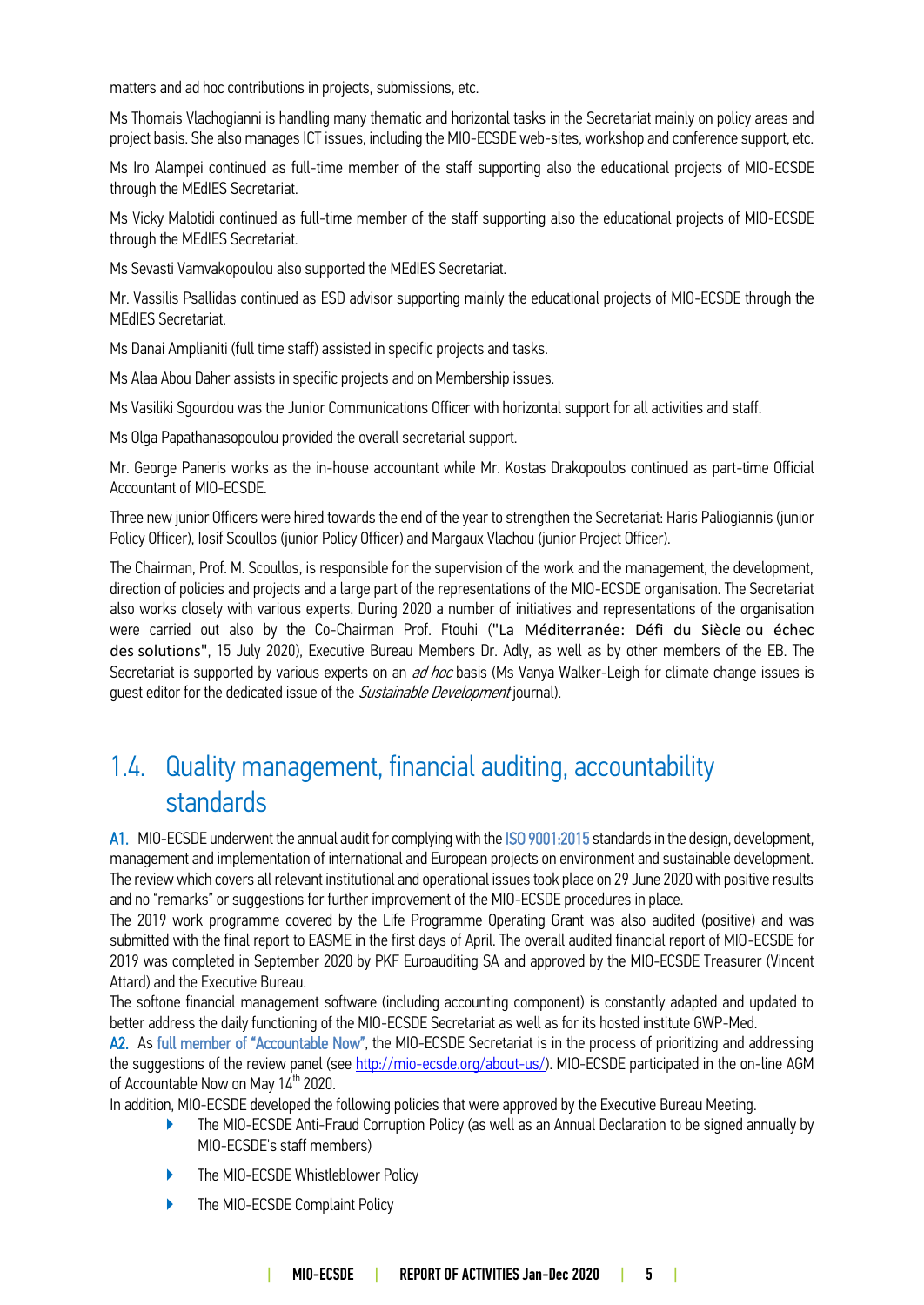- ▶ The MIO-ECSDE Environmental Policy
- ▶ The MIO-ECSDE Gender Policy

As the procedures advance and become more and more sophisticated, the Code of Conduct of MIO-ECSDE is constantly updated and enriched.

A3. New procurement thresholds were proposed to the Executive Bureau in June 2020, to be included in the Code of Conduct and in the updated text of the ISO Procurement Procedure. This was done in order to be better aligned with the EU Procurement regulation published in 2016 as well as the updated Greek law on procurement. The new thresholds will make the MIO-ECSDE procurement processes easier and lighter, especially for contract amounts of up to 20.000 euros, without however compromising the basic procurement rules of transparency, efficiency, equity and best value for money. There were no objections or comments on the new procurement levels and they apply as of the 2<sup>nd</sup> of July 2020 onwards, following the renewed ISO 9001-2015 Certification. The new thresholds are the following:

| Scope                   | <b>Budget</b>                                                                                                                                  | Procedure                                                                                                                                                   |
|-------------------------|------------------------------------------------------------------------------------------------------------------------------------------------|-------------------------------------------------------------------------------------------------------------------------------------------------------------|
| Works/supplies/services | €0-2.000 (excluding VAT)                                                                                                                       | Single Sourcing (A)                                                                                                                                         |
| Works/supplies/services | €2.001-20.000 (excluding VAT)                                                                                                                  | <b>Request for Quotations (B)</b>                                                                                                                           |
| Works/supplies/services | €20.001-120.000 (excluding VAT)                                                                                                                | Call for tenders (15 days publicity required)<br>(c)                                                                                                        |
| Works/supplies/services | Above €120.001 (excluding VAT)                                                                                                                 | International procurement (open or<br>restricted) (35 days publicity required) (D)                                                                          |
| Works/supplies/services | Negotiated procedure without prior<br>publication (aka Direct award) - up to 20.00<br>euro and up to 10% of procurement budget<br>for the year | Restriction apply - When e.g. there is a<br>limited timeframe or the requested service.<br>or goods are of a specific, rare or artistic<br>nature etc." (E) |
| Supplies/services       | <b>Framework Agreements</b>                                                                                                                    | (F)                                                                                                                                                         |

A4. MIO-ECSDE continues hosting GWP-MED based on the current agreement with GWPO, till the end of 2020. The agreement is to be renewed by the end of the year.

### <span id="page-5-0"></span>1.5. Reacting to COVID-19 impacts

The MIO-ECSDE Secretariat worked remotely as soon as lockdown conditions were imposed in Greece in March 2020 due to the pandemic. In May, as restrictions became less strict, staff members were coordinated on a weekly basis, so that those who wished to also work from the office, were able to do so, on a rotational basis. Hygiene protocols, 2-meter distancing of work stations and other provisions as dictated by the health authorities were set in place, as well as an adaptation of the MIO-ECSDE travel procedure by which any staff member who wished to travel (either for work or for personal reasons) would have to take a direct flight even if more expensive (to minimize exposure risk) and selfquarantine for at least seven days upon return.

All of the running projects were gradually adapted to accommodate alternatives to replace physical meetings requiring air travel, or activities that did not align with social distancing, while the Secretariat constantly assessed the global, regional and national state of play, to see how the relaxation of measures was advancing, double-back actions taken, forecasts of the scientific, political and business community, etc. Several projects very soon were granted 3 to 6-month extensions.

For the first months of the crisis, MIO-ECSDE, like all organisations, was affected by delays in administrative and financial procedures of its various donors and funding bodies. An *ad hoc* on-line Executive Bureau meeting (68<sup>th</sup>) took place on 5 May 2020 to confirm that the Executive Bureau authorizes the Chairman of MIO-ECSDE to partially redeem the MIO-ECSDE security fund, in the case that payment of expected funds from various MIO-ECSDE projects and funders were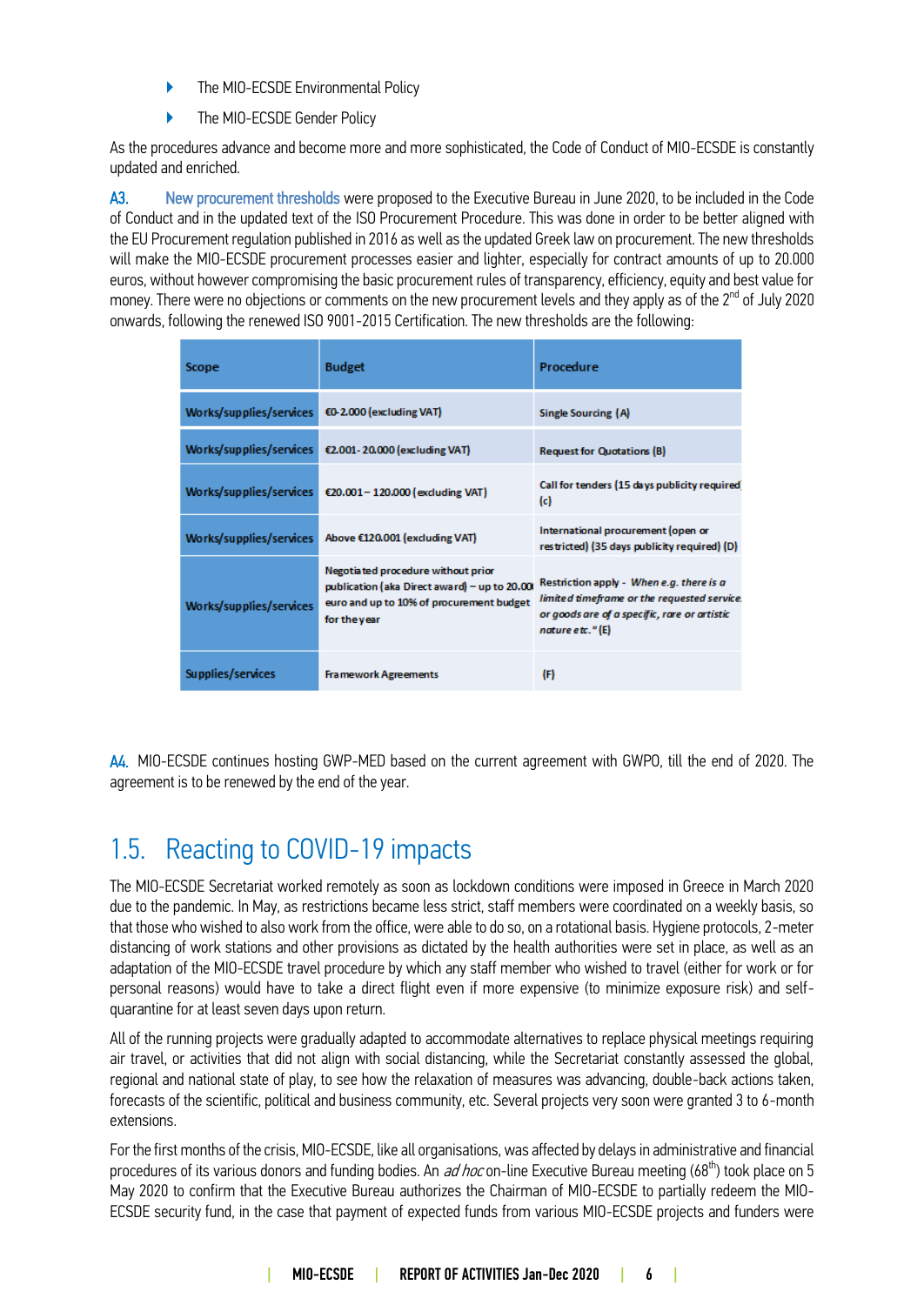delayed due to the COVID-19 pandemic. Before having to mobilise the release of the fund, pending payments came through, securing the full/regular operation of the Secretariat and its work programme for several months. However, it may be that the MIO-ECSDE Secretariat will have to revert to the decision taken at the 68th Ad Hoc EBM, in light of the global economic uncertainty, with a continued pandemic, potential resurgence in the winter months and staggering post-COVID challenges that will certainly affect our region.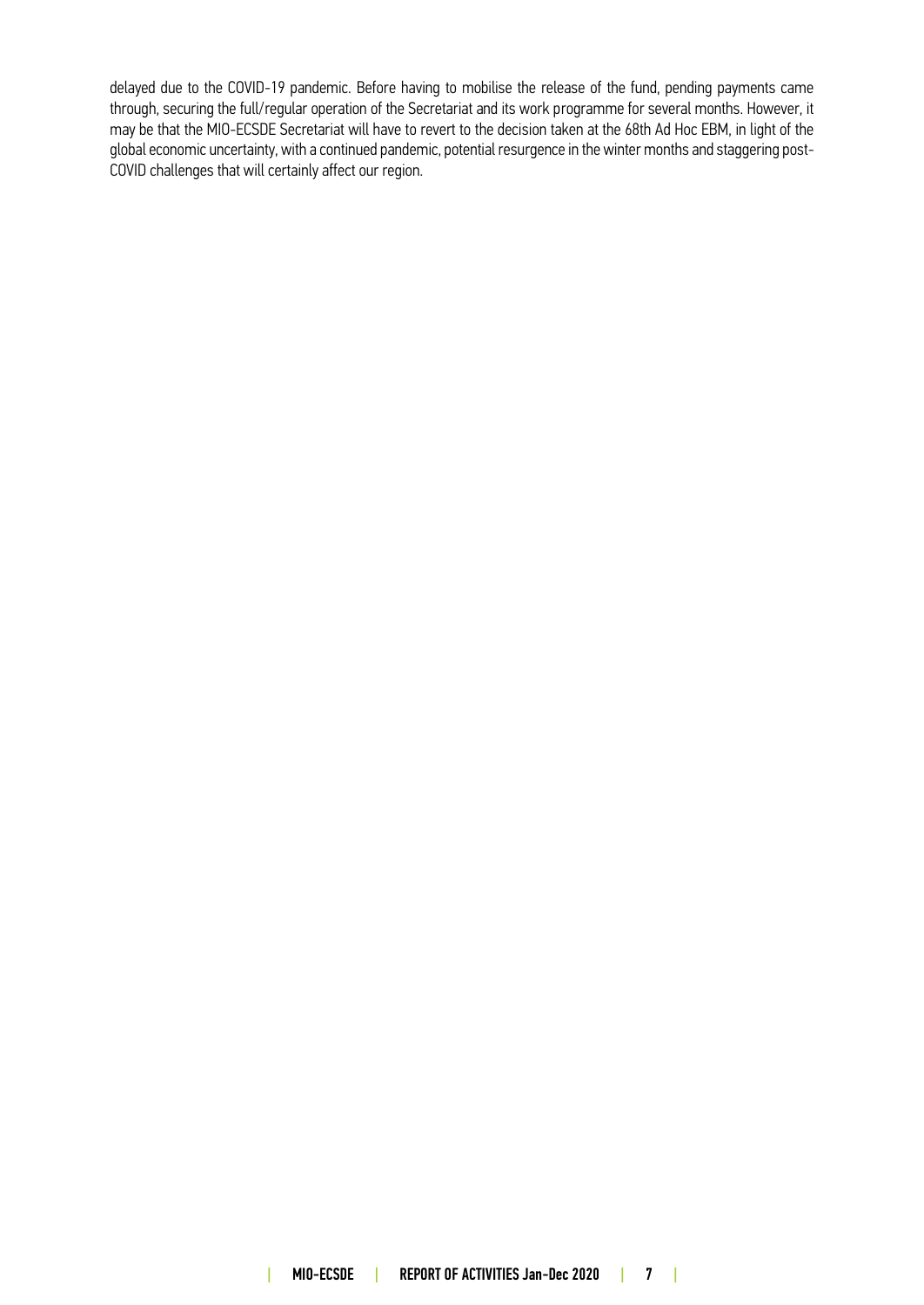# 2.Continuation and enhancement of activities related to networking

### <span id="page-7-0"></span>2.1. Networking with the MIO-ECSDE Members and its wider NGO **Network**

### 2.1.1. Exchange and dissemination of information

The dissemination of information was facilitated by:

#### (i) The 'MIO-ECSDE Bulletin'

Three issues of the Bulletin (MIO-ECSDE e-news) were prepared and sent out covering the January-December highlights (English and French), mainly to Member Organisations and the wider MIO-ECSDE network of contacts, by e-mail (see Issue#109, Issue#110 and Issue#111, [http://mio-ecsde.org/news/mio-ecsde-e-news/\)](http://mio-ecsde.org/news/mio-ecsde-e-news/).

#### (ii) The 'Sustainable Mediterranean' journal

Issue No 77 is dedicated to the 2020 Mediterranean Action Day of MIO-ECSDE, highlighting the work of 9 organisations that participated in raining awareness about the importance of marine Natura 2000 sites and other coastal and marine protected areas.

Issue No 78 is dedicated to climate change, in view of the upcoming Ministerial Conference on Environment and Climate Action of the Union for the Mediterranean, followed by the UNFCCC COP 26 Conference planned for November 2021. The issue will be available in early 2021 both online and in a limited number of printed copies and will address the main challenges of a Mediterranean regional approach to climate change from the perspectives of key bodies (EU, UfM, UNEP/MAP, LAS), civil society, the energy and agricultural sector, as well as national authorities.

#### (ii) The MIO-ECSDE webpage and social media

The MIO-ECSDE website [\(http://www.mio-ecsde.org\)](http://www.mio-ecsde.org/) is regularly updated and populated. In addition, MIO-ECSDE facebook and twitter media are updated. The MIO-ECSDE social media statistics have been reporting a stable annual increase in total percentage of engagement and reach across all three platforms (Facebook, Twitter and Linkedin). More specifically, the best performing Facebook post of 2020 reached 2.400 people (March 19, 2020) and our audience grew from 776 followers on January 8, 2020 to 982 on December 13, 2020. On Twitter, the best performing post gained 44 engagements (Jan 15, 2020) and on LinkedIn 136 Impressions (Jan 29, 2020). Our LinkedIn page (launched on Dec. 7, 2019) reached 604 followers in one year.

#### (iii) The MEdIES' webpage and e-bulletin

As of January 2020, the renewed website [www.medies.net](http://www.medies.net/) is fully operational. It is regularly updated with ESD news, publications, announcements, etc. of Euro-Mediterranean interest (on average 2-3 posts per week). The social media (fb) page of MEdIES is also regularly updated (on average, 2-3 posts per week).

The information bulletin of MEdIES is also circulated on a quarterly basis to its members [\(https://medies.net/category/resources/e-bulletins/\)](https://medies.net/category/resources/e-bulletins/).

### 2.1.2. Surveying the Membership

In view of MIO-ECSDE's 25 years of uninterrupted work as a Federation of environmental NGOs aiming to protect the Natural Environment and Cultural Heritage and promote Sustainable Development in a peaceful Mediterranean, all MIOECSDE members received in January 2020 an e-survey (i[n English](https://alaaboudaher2.surveysparrow.com/s/mio-ecsde-performance-evaluation/tt-c169ce?) and [French\)](https://sprw.io/stt-ec55ba) with the aim to assess how MIO-ECSDE has performed and how it can perform better. To better engage the members, the survey was made in an interactive manner using the *surveysparrow* platform. By May 2020, the results were consolidated. In total 38 organizations

#### | MIO-ECSDE | REPORT OF ACTIVITIES Jan-Dec 2020 | 8 |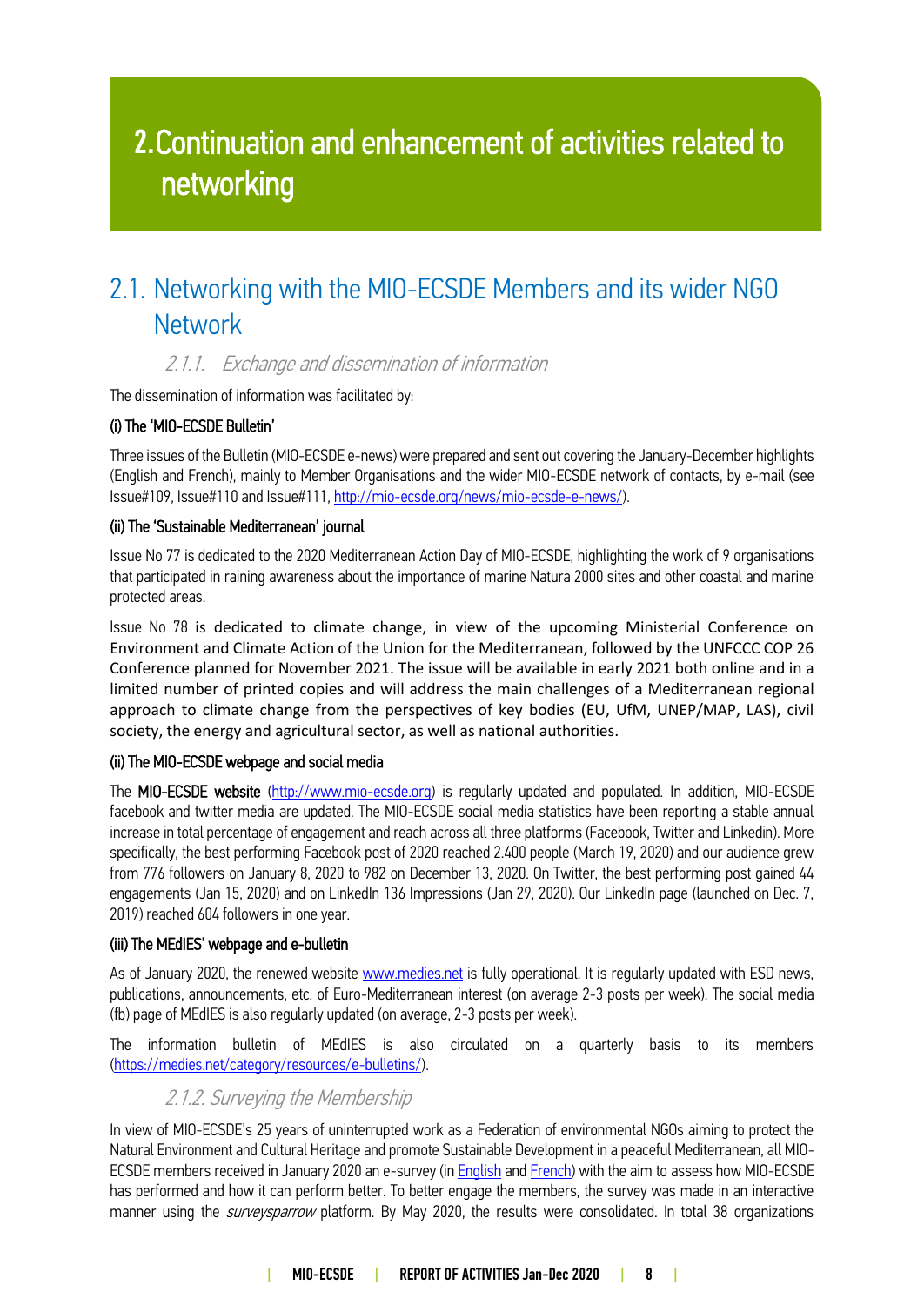participated in the survey, with a response rate of 29.2%. Out of the respondents 92% are Full Members with an almost equal North-South geographic distribution. The completion rate was 89.4% (34 out of 38 were fully completed). The findings confirm that the members are overall satisfied by the performance of MIO-ECSDE (namely in issues related to representing the membership in regional political platforms, including them in the capacity building activities MIO-ECSDE organizes through the joint projects it runs, keeping them up-to-date on developments through its websites and social media platforms, etc.). A few Members indicated that they need more systematic information on proposed follow up actions after major regional Mediterranean meetings (UNEP/MAP, UfM, etc.) to stimulate local activities. More effort for regional projects involving the membership was also requested of the MIO-ECSDE Secretariat.

### 2.1.3. Showcasing actions of the Membership

The dedicated section of the MIO-ECSDE website with the news of the Membership is updated with materials sent by the members. There is also a dedicated section in the MIO-ECSDE e-News. The MEdIES website also communicates relevant Membership initiatives.

### <span id="page-8-0"></span>2.2. MIO-ECSDE as facilitator of Mediterranean Networks

The MIO-ECSDE Secretariat is facilitating the following networks:

#### ▶ The network of Parliamentarians and other Politicians for Sustainable Development in the Mediterranean (COMPSUD)

A COMPSUD Meeting for 2020 was not possible due to the COVID-19 pandemic. On the other hand, the two COMPSUD/MIO-ECSDE efforts in support of two MSSD Flagship Initiatives:

- o one on Public Access to Information, Public Participation in Decision-making and Access to Justice on Environmental Matters (accession to the Aarhus Convention), and
- $\circ$  one on how to "Undertake regional assessments, as well as knowledge exchanges, of high- and low-tech solutions, that have been successfully implemented to achieve waste reduction"

have advanced considerably and both are expected to be launched in January 2021.

#### ▶ The network of Mediterranean Educators working on Environment and Sustainability / MEdIES

The online network of educators was facilitated through new resources developed and through the permanent "ESD highlights" section that is regularly updated (2-3 articles per week). Not surprisingly, "MEdIES publications" is the most useful section of the website, according to an earlier survey sent to all MEdIES members.

#### ▶ Mediterranean Universities Network for Education for Sustainable Development (MedUnNet)

The MEdIES Secretariat continued to keep up-to-date its members about ESD developments in the higher education sector, and especially regarding the SDG4.7, while the members were involved in the dissemination of calls for participation in major ESD trainings/events, the Asterousia Hybrid University (Phase II), etc.

#### ▶ The network of Mediterranean Journalists and Communication Professionals working on Environmental issues / COMJESD

Members of the network participated in the major MIO-ECSDE event at the very end of 2019 in Rabat and the aim was to maintain the momentum and co-develop the re-invigoration of the Circle, in a meeting with a core group of COMJESD members that was to take place at the premises of MIO-ECSDE in the first half of 2020. However, due to the COVID-19 pandemic, this initiative was postponed for later.

#### Other networks

MIO-ECSDE kept the Act4Drin Alliance informed on developments related to the Drin Corda process.

The DeFishGear Network, a network for a litter free Adriatic and Ionian coast and sea, was also facilitated by MIO-ECSDE throughout 2020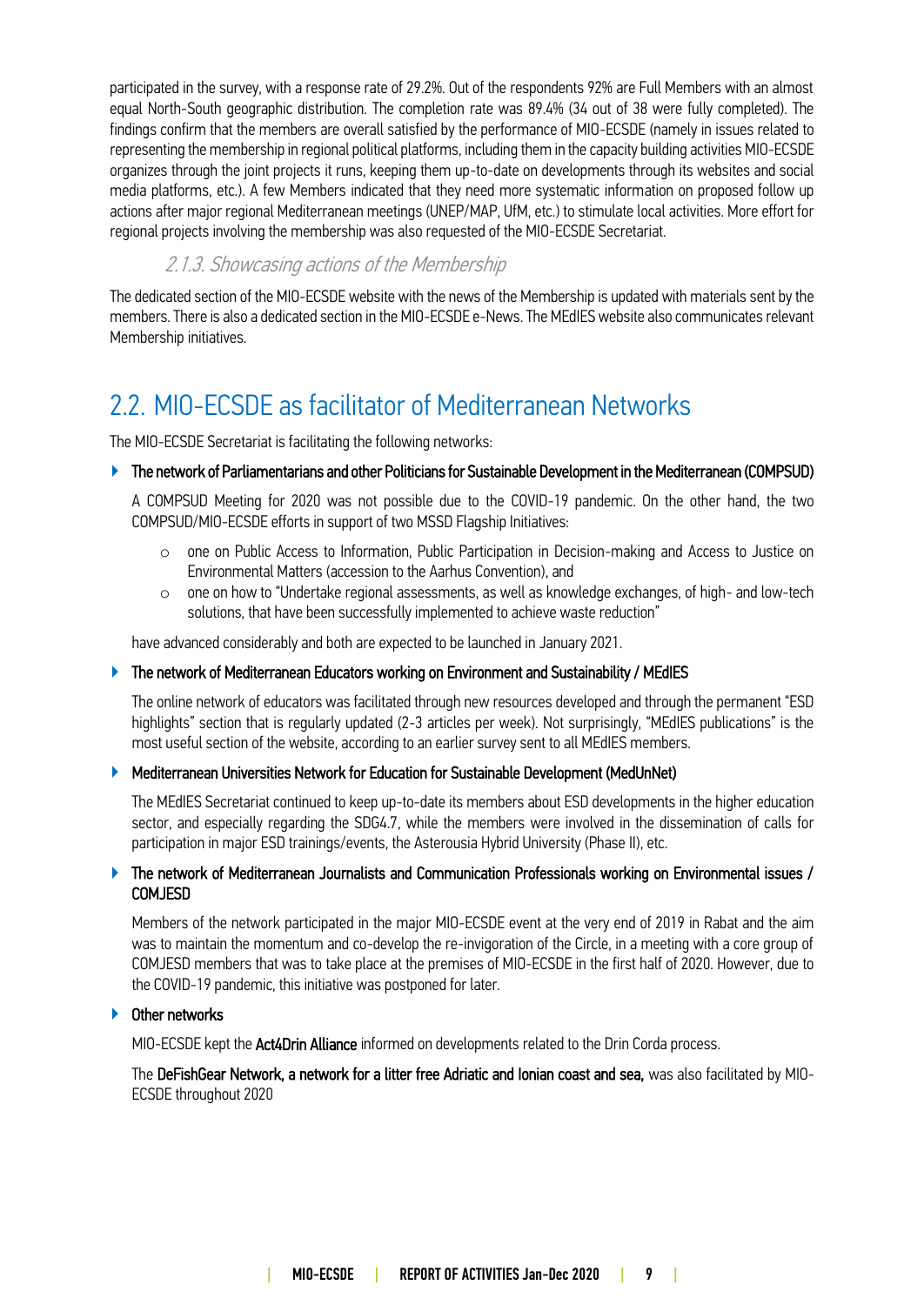# 3. Activities related to MIO-ECDSE 's role as promoter of common NGO policies and the collective voice of Mediterranean environment and development NGOs

### <span id="page-9-0"></span>3.1. Monitoring of and contribution to the formulation of policies relevant to the Mediterranean region and involvement in important Mediterranean processes

### 3.1.1. Collaboration and representation in the work of UNEP/MAP and MCSD

MIO-ECSDE has kept close contacts with the Athens-based coordinating unit of UNEP/MAP. The Federation has been invited to attend and contribute in meetings of UNEP/MAP, its RACs (Regional Activity Centres) and of the Mediterranean Commission of Sustainable Development (MCSD).

MIO-ECSDE contributed to the UN Environment/MAP 'State of the Environment and Development Report' in the Mediterranean (a chapter on 'Research, Innovation, Education for Sustainable Development and Capacity Building'). Furthermore, MIO-ECSDE provided comments and feedback on the marine litter chapter pointing out inaccuracies and weaknesses.

MIO-ECSDE participated in the 21st meeting of the Mediterranean Commission for Sustainable Development (MCSD) Steering Committee (organized via webex, on the 13th of May 2020 from 14.00-16.00) and briefly presented how it will be supporting (together with COMPSUD and other regional actors) the implementation of two "flagship initiatives" of the Mediterranean Strategy for Sustainable Development (MSSD 2016-2025) through two regional WES activities (HE-4- REG/P2P: Overall environmental governance - promotion of the Aarhus Convention in the whole of the Mediterranean and RE-7-REG: Best practices in achieving waste reduction in the Mediterranean).

On the 29<sup>th</sup> of September 2020, MIO-ECSDE participated in a webinar entitled "The Impact of COVID-19 on the Increase of Plastic Waste in the Mediterranean", organized by the Global Partnership on Marine Litter in cooperation with UNEP/MAP and its Mediterranean Marine Litter Node.

The Secretariat also participated in several other meetings such as the "First Meeting Working Group Regional Plan on Municipal Wastewater Treatment/Developing Regional Plan on Sewage Sludge Management, 9-10 December 2020" and the "Meeting of the Working Group of Experts on Updating the Annexes to the LBS Protocol of the Barcelona Convention, 11 December 2020".

### 3.1.2. Securing the Mediterranean dimension in international policies and processes

### 3.1.2.1. EU Policy

Some specific EU policy areas in focus were:

- ▶ Horizon 2020 for a Cleaner Mediterranean and its follow-up 2030GreenerMed Agenda of the UfM (the EU is Co-President along with Jordan)
- The EU Green Deal
- ▶ European Neighbourhood Policy and the European Neighbourhood Instrument (ENI)
- European Marine Framework Strategy Directive (MSFD) and Ocean Literacy
- **Climate Change**
- ▶ Biodiversity (Natura 2000, MPAs, the LIFE Programme, etc.)
- ▶ Resource efficiency
- ▶ Sustainable Development
- **Education for Sustainable Development**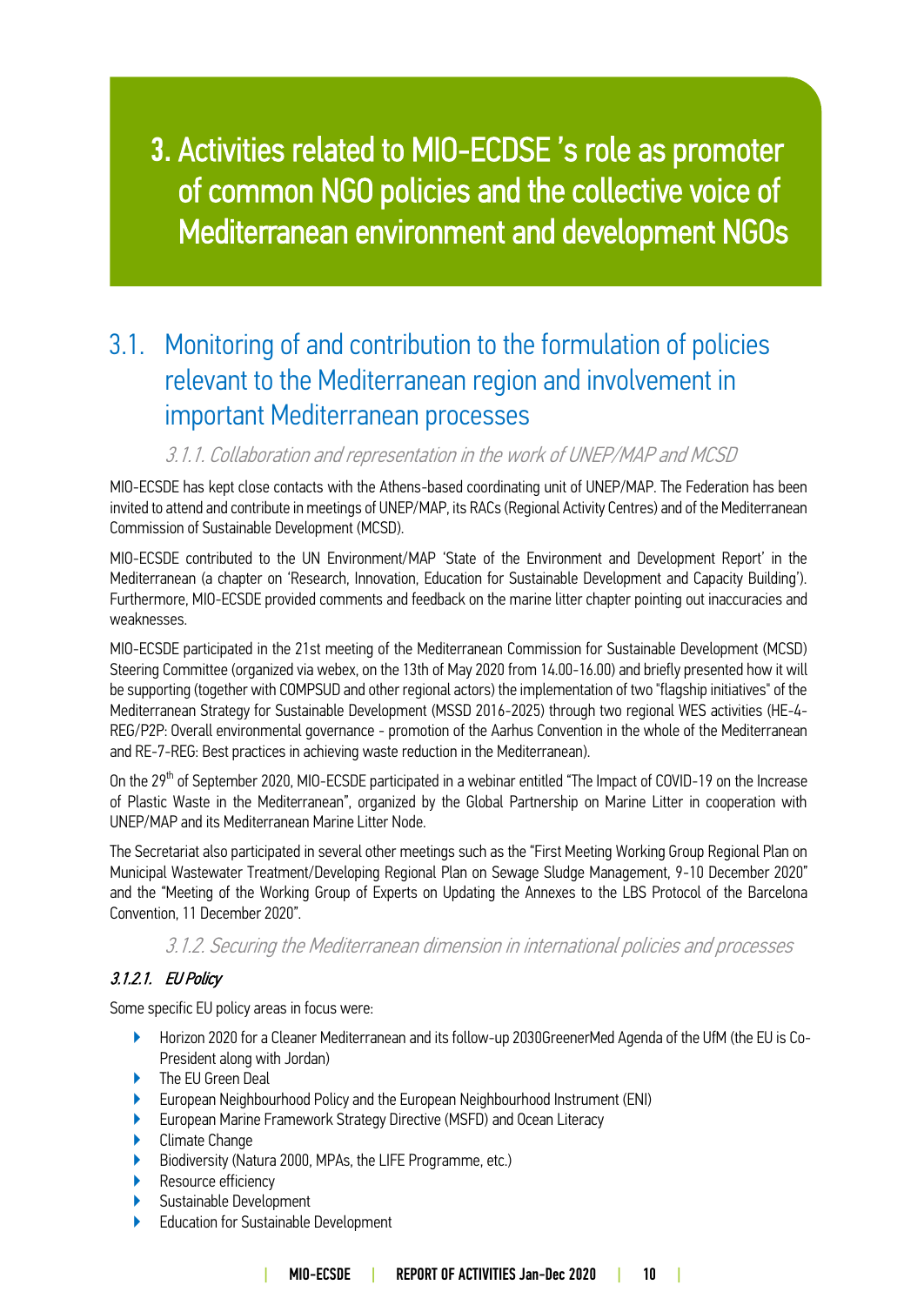- ▶ Access to environmental information, participation, justice
- ▶ Air/Odour pollution and Chemicals

Some of the EU consultations that MIO-ECSDE contributed to were:

- Consultation Circular Design of the Fishing Gear: Challenges and Solutions: MIO-ECSDE is actively involved in on-going efforts to address the very acute problem of abandoned /waste fishing gear by fishermen. A consultation was carried out within the framework of a study that was mandated by the European Commission. A connected study is being undertaken by the OSPAR Commission. The consultation focused on collating up to date understanding of the challenges to the design and recycling of ALDFG and EOL fishing gear, while also gathering examples of best practice of design and recycling, as well as labelling and standardisation of design.
- UfM consultation on Blue Economy: In a Union for the Mediterranean (UfM) online consultation that took place from 11-25 March 2020, MIO-ECSDE and 100 more entities, including research centers and universities, public administrations, the private sector, international organizations and non-governmental organizations, submitted their suggestions on jointly addressing future challenges on key blue economy matters in the Mediterranean region. The consultation was structured around priority themes, ranging from maritime governance, sustainable food, tourism, maritime transport, adaptation to climate change, marine litter, blue skills development and employment. It maintained the same structure as the UfM regional stakeholder meeting on Blue Economy that was to take place in Barcelona on 10-11 March, before being cancelled due to COVID-19. Among other inputs that MIO-ECSDE contributed to the consultation was that emphasis should be given to a key characteristic of the Appropriate Governance for the promotion of Blue economy as a vehicle towards Sustainable Development: it should be both efficient and transparent. This, to a large extent could be secured through systematic information and awareness of all relevant stakeholders, employing balanced and meaningful participatory processes. Provisions for the latter are within the Aarhus Convention, which could and should be adopted and implemented by all Mediterranean countries.
- Targeted consultation on the future of the EU LIFE Programme: The European Commission launched an online questionnaire to consult a broad range of stakeholders on the details of the future implementation of the EU LIFE programme. The general objectives of the post-2020 LIFE programme have been provisionally agreed, and the task is now to draw up the first Multiannual Work Programme covering the period 2021-2024. The consultation findings will be taken into account during the preparation of the Multiannual Work Programme for LIFE.
- Green Deal Call public engagement platform for area 7: Restoring biodiversity and ecosystem services: Ecosystems provide essential services such as fresh water and clean air, biomass provision for food, feed, fibre and fuel, mitigation of natural disasters, pests and diseases, improved health and wellbeing of citizens, and support for climate regulation. Biodiversity loss threatens the delivery of these services. Large-scale restoration of ecosystems at land and on sea is therefore urgent. Whilst solutions are available now, they are neither upscaled nor integrated enough in today's governance, investment or policy support frameworks and initiatives. The EU launched the 2030 Biodiversity Strategy in the second half of 2020 identifying specific measures to halt biodiversity loss, and to restore ecosystems and their services.
- Green Deal Call public engagement platform for area 8: A zero-pollution ambition for a toxic-free environment: Public opinion surveys have shown that the majority of EU citizens are worried about the impact on their health of chemicals present in the environment and everyday products, including food. The EU has put in place extensive legislation to protect the environment and health of citizens. However, we continue being exposed to manmade chemicals through water, food and air. These chemicals are suspected or proven to cause various health effects. Assessment of their health risks is compromised by the fact that we are exposed to a very large number of different mixtures of chemicals, not to single substances.
- ▶ ESA-ESPI Survey "Space and Organised Civil Society": In September 2020, MIO-ECSDE contributed to an online survey carried out by the European Space Policy Institute (ESPI). ESPI is an independent research think tank specialised on the analysis of space policies. The survey -carried out by ESPI in collaboration with the European Space Agency (ESA)- focused on the use of space technologies and services by CSOs in the environmental and humanitarian sector. The results of this survey will help determine the level of awareness of CSOs regarding space technologies, their use or non-use of these systems as well as their relation to the space sector. In November 2020, the MIO-ECSDE Programme Officer (Th. Vlachogianni) that contributed to the survey was contacted directly by ESPI in order to further contribute to the survey and associated study via an interview.

MIO-ECSDE also contributed to the elaboration and/or co-signed the following position papers: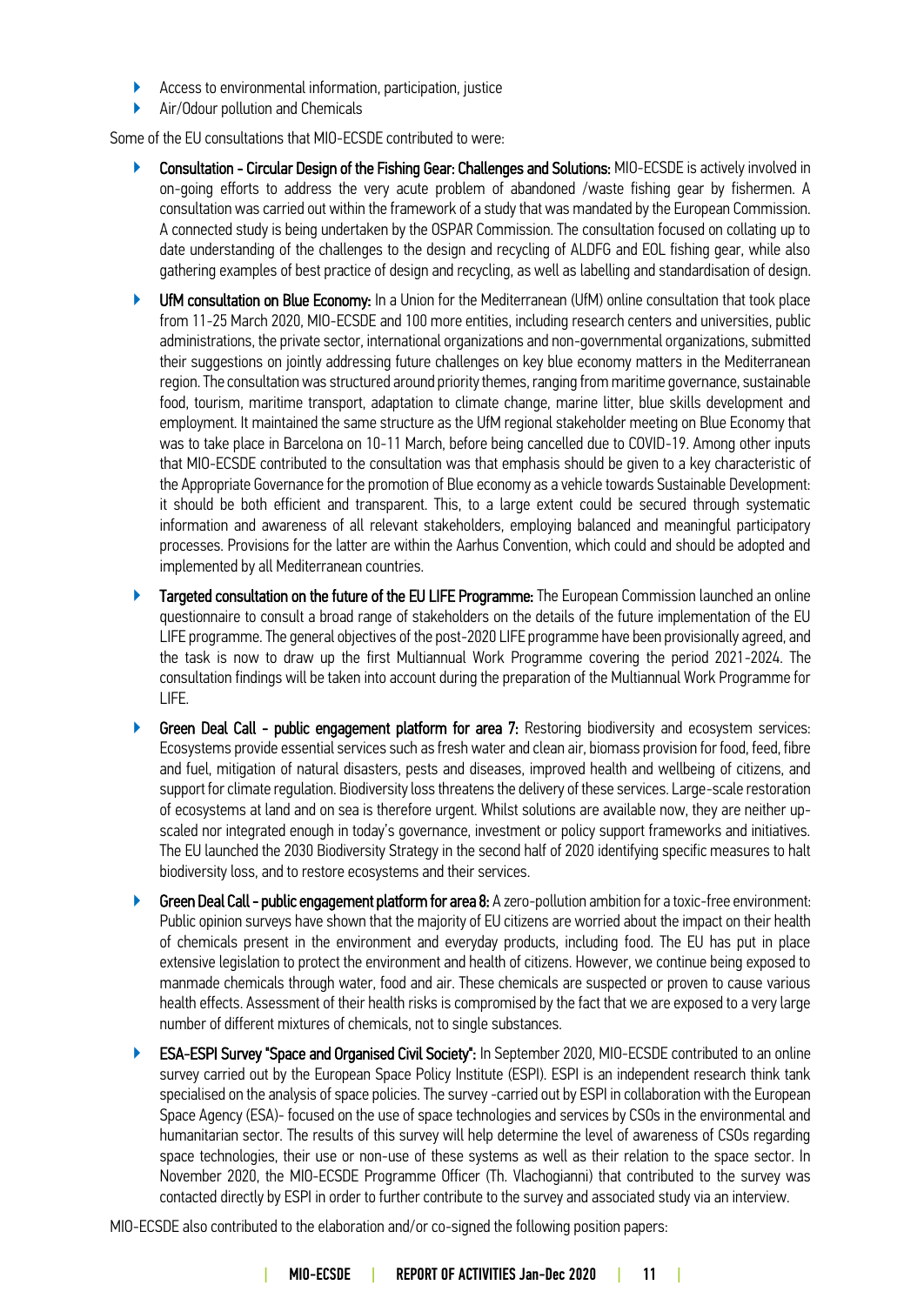- ▶ The Blue Manifesto: In January 2020, in response to the unrelenting deterioration of the marine ecosystems around the world, 102 environmental NGOs, among which MIO-ECSDE, launched a new rescue plan for Europe to make our ocean healthy by 2030. The 'Blue Manifesto' -an initiative led by Seas At Risk, BirdLife Europe, ClientEarth, Oceana, Surfrider Foundation Europe and WWF-lays out concrete actions which must be delivered by set dates in order to turn the tide on the ever-degraded and polluted ocean and coastlines. With the European Green Deal, the European Commission has committed to implement ambitious climate and biodiversity strategies that will shift investment and legislation towards a climate-resilient and ecologically diverse future. The signatories of the Blue Manifesto call on the European Commission to ensure that the ocean is an integral part of these strategies as we need thriving marine and coastal ecosystems to support a climate-resilient future. Read more a[t https://bit.ly/3827N8Z](https://bit.ly/3827N8Z)
- ▶ Manifesto entitled "Toward an EU offshore drilling": In April 2020 MIO-ECSDE co-signed together with 21 other European NGOs the "Toward an EU offshore drilling ban" Manifesto. In view of the upcoming revision of the Offshore Safety Directive 2013/30/EU planned for 2020, the Manifesto is part of a campaign launched at the initiative of Surfrider Foundation Europe on the 20th of April, which marks the 10th anniversary of the catastrophic Deepwater Horizon explosion leading to the biggest oil spill in human history. Particularly in the highly vulnerable Mediterranean region, limiting climate change as much as possible by using renewable energy to minimize oil and gas consumption, MIO-ECSDE joins with all the other co-signatories, to shape the future of our continent's energy policy by calling for an EU-wide offshore drilling ban that will shield European coasts, coastal communities and marine species from the related destructive effects. MIO-ECSDE and all the signatories of the Manifesto are calling on the European Union and its Member States to adopt a hard-line stance against offshore drilling: by stopping the approval of new drilling permits both for exploration and exploitation by 2023; by committing to refuse renewals on issued authorizations after their expiration date in order to reach a complete phase-out by 2035; by putting a stop to exploitation and exploration activities in and around Marine Protected Areas (MPAs) in order to protect these ecosystems, crucial for ocean resilience; by prohibiting drilling in the EU and the EEA icy Arctic waters. The Arctic is an area where the probability of an incident occurring is higher and the potential damage is worse due to its vulnerable ecosystem with keystone species. Read more at[: https://bit.ly/31esU6M](https://bit.ly/31esU6M)
- ▶ Declaration entitled "Our world our goals: citizen science for the Sustainable Development Goals": In its continuous effort to promote participatory science interventions, in October MIO-ECSDE signed on to the Declaration "Our world – our goals: citizen science for the Sustainable Development Goals", a kind of social contract between citizen scientists, academics, and policy makers that acknowledges the diverse structure of citizen science and advances the agenda of the SDGs. The Declaration was formulated and adopted within the framework of an international conference entitled "Knowledge for Change: A decade of Citizen Science (2020- 2030) in support of the SDGs", which was organized as an official event of Germany's 2020 EU Council presidency. The event was held from the 14th to the 15th of October 2020 in Berlin and aimed at showcasing, evaluating, and discussing the contribution of citizen science to developing and achieving the sustainable development goals. The Declaration calls upon European institutions, EU Members States, private companies, and civil society to make citizen science a key factor across all policies and activities relevant to the SDGs, including in shaping and implementing the European research agenda. The 11 recommendations of the Declaration focus on the way forward in terms of (i) harnessing citizen science for the SDGs; (ii) strengthening citizen science and its connections with other communities; and (iii) strengthening future citizen science systems. Read more at:<https://bit.ly/2I5c6aS>
- ▶ Position paper entitled "The road to an effective EU restriction of intentionally-added microplastics": It is estimated that between 75,000 and 300,000 tonnes of microplastics are released into the environment each year in the EU, according to the EC report entitled "A European Strategy for Plastics in a Circular Economy". Bearing this in mind, in 2019, upon request from the European Commission, the European Chemicals Agency (ECHA) submitted a proposal for restricting the use of intentionally added microplastic particles to consumer or professional products of any kind. This restriction has the potential to significantly reduce the quantity of microplastics emitted into the environment, with subsequent positive effects on ecosystems and human health. Furthermore, it may stand as a crucial precedent in the fight against microplastic pollution, and other toxic chemicals. A truly ambitious EU restriction of intentionally added microplastics is within reach, but critical concerns remain to be addressed. Too many derogations, some of them unsubstantiated, unclear wording or lengthy transitional periods risk jeopardising the overall effectiveness of the restriction. Only an ambitious restriction -without unjustified derogations and delays -could ever be considered to be in line with the Plastics Strategy, the European Green Deal commitments and the recently adopted Chemicals Strategy for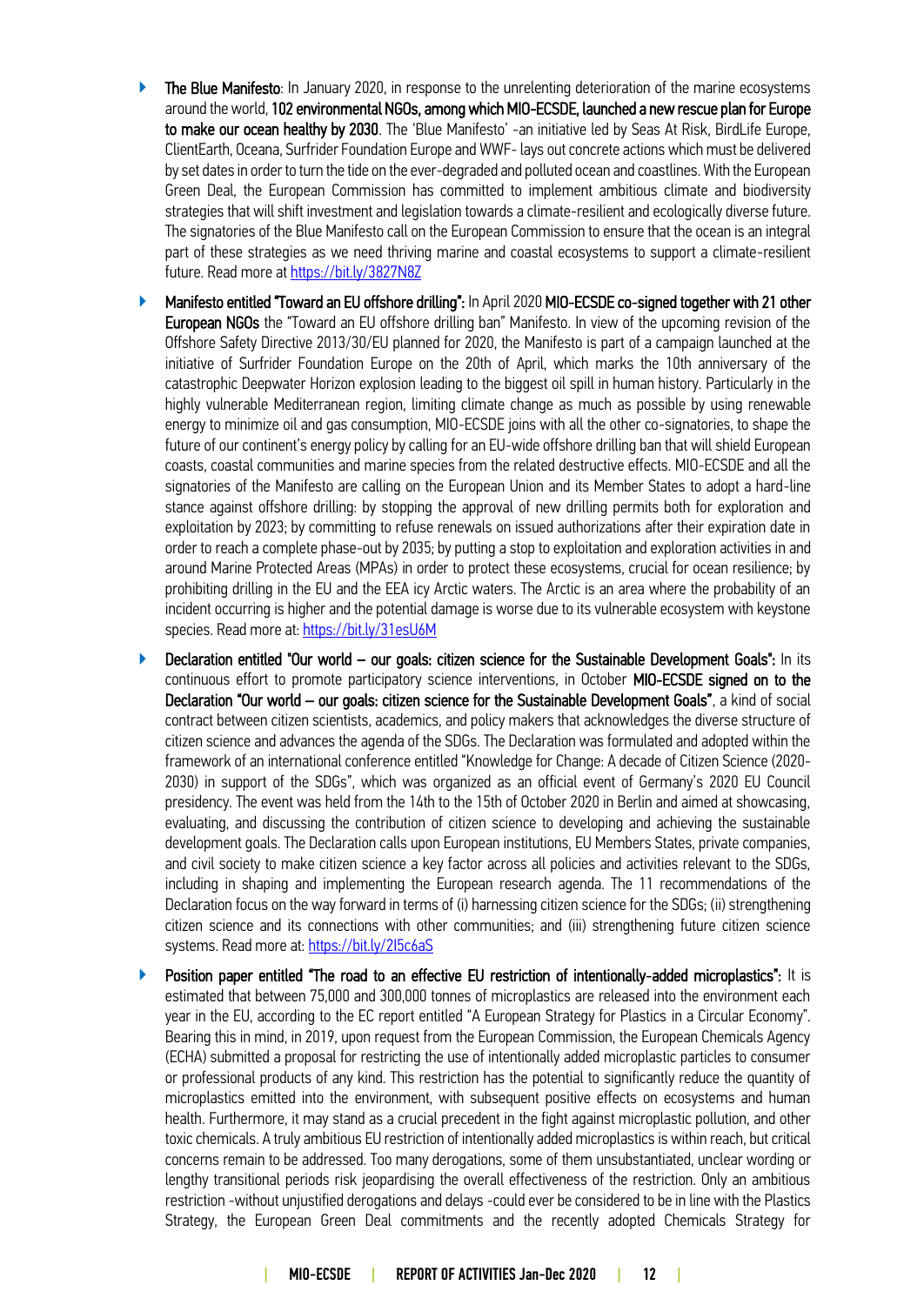Sustainability, which many EU Member States have pushed for. Within this context, the EEB together with Client Earth and the Rethink Plastic alliance developed a position paper that invites decision-makers to defend an ambitious restriction and recommends the actions that the Commission and the Member States must take to secure this outcome. With this position paper, the signatories – MIO-ECSDE and 22 other European NGOswished to alert the European Commission and the Member States to the crucial remaining concerns undermining ECHA's proposal, and help identifying a better way forward. Read more at: <https://bit.ly/3gLI1KE>

The Secretariat contributed to many other consultations, surveys, questionnaires throughout the year.

#### 3.1.2.2. Following up progress on Sustainable Development Goals (SDGs), etc.

During 2020 MIO-ECSDE took into consideration in all its thematic priorities and activities the outcomes and recommendations of major global fora that are follow-up actions of the Rio process or linked with the Sustainable Development Goals (SDGs).

#### 3.1.2.3. Education for Sustainable Development (ESD) in the various political frameworks

Mediterranean Strategy on Education for Sustainable Development (MSESD) and its Action Plan: MIO-ECSDE provides the Technical Secretariat to the Mediterranean Committee on ESD, through MEdIES, with the support of the Cypriot Government. Early in 2020, and in agreement with the members of the Committee, it was planned to organize the next Committee meeting, as a Side Event of the 2020 UNESCO World Conference on ESD in Berlin (planned for June 2020). MIO-ECSDE submitted a proposal to UNESCO for a Side-event showcasing the Mediterranean region as a good example of promoting and developing ESD. However, the Conference was postponed for 17-19 May 2021 due to the COVID-19 pandemic.

Global Action Programme (GAP) of UNESCO on ESD: After five years (2015-2019), the UNESCO /GAP (Global Action Programme on ESD) ended in December 2019. All this time MIO-ECSDE had led one of the GAP's five Partner Networks, on "Advancing Policy". Since 2018, a series of consultations with the GAP Partners enabled the creation of the new framework that would follow after GAP. The new framework "ESD: Towards achieving the SDGs (ESD for 2030)" was adopted by the UNESCO General Conference in November 2019. In this framework, a new Partnership mechanism will be established and in early 2020 MIO-ECSDE/MEdIES was asked by UNESCO to reconfirm its commitment and participation. The new framework and partnership were to be launched at the 2020 UNESCO World Conference in Berlin that was postponed for May 2021. In September 2020 UNESCO released the GAP Key Partners Report that highlights the progress of GAP Key Partners in their five priority action areas.

UNECE Steering Committee on Education for Sustainable Development: The Chairman participates with a leading role in the Ad hoc group on Strategic Planning 2030 of the UNECE Steering Committee on ESD, that is currently developing the context and roadmap of ESD in the UNECE region towards 2030, in line with the global framework "ESD for 2030". The chairman participated in the two virtual meetings of the group (31 March and 30 April 2020) and co- authored the "Preamble" of the Strategic Planning. Additionally, he participated in the online consultation meeting of the UNECE Steering Committee (SC) on ESD (7 May 2020) during which the work of the Ad hoc group was presented, and the preparations for the UNECE High-level Meeting of Education and Environment Ministries (planned for 3-5 November 2021, in Nicosia) were discussed. Efforts are made to secure a special Mediterranean session within the High-level meeting while the chairman participates in the drafting process of the UNECE ESD SC Ministerial Statement.

Since October 2020 MIO-ECSDE participates in the Bureau of the UNECE ESD Steering Committee having the status of Observer NGO Member. In this context, on 19-20 October 2020 Prof. Scoullos participated in the 15<sup>th</sup> (hybrid) meeting of the UNECE SC on ESD and made the presentation "Recent activities organized in the framework of the Mediterranean Strategy on Education for Sustainable Development" highlighting the interlinkages between the UNCE ESD Strategy and the Mediterranean Strategy processes.

In March 2020 the chairman was asked by the UNESCO Regional Venice Office to peer-review its comparative analysis entitled "Mainstreaming of ESD in Cyprus, Greece, Malta and Turkey in the light of SDG 4.7" (available [here](https://unesdoc.unesco.org/ark:/48223/pf0000374024) ).

The Chairman was invited to participate in the Task Force on Education and Outreach of the Eastern Mediterranean and Middle East (EMME) Climate Change Initiative of the Presidency of the Republic of Cyprus and coordinated by the Cyprus Institute. Since October 2020, the Chairman, supported by the MEdIES Secretariat provides technical support to the Task Force, that is expected to produce the respective Thematic Report on Education and Outreach in the region.

#### 3.1.2.4. Active participation in the Euro-Mediterranean policy area: Union for the Mediterranean and the European Neighbourhood Policy (ENP) processes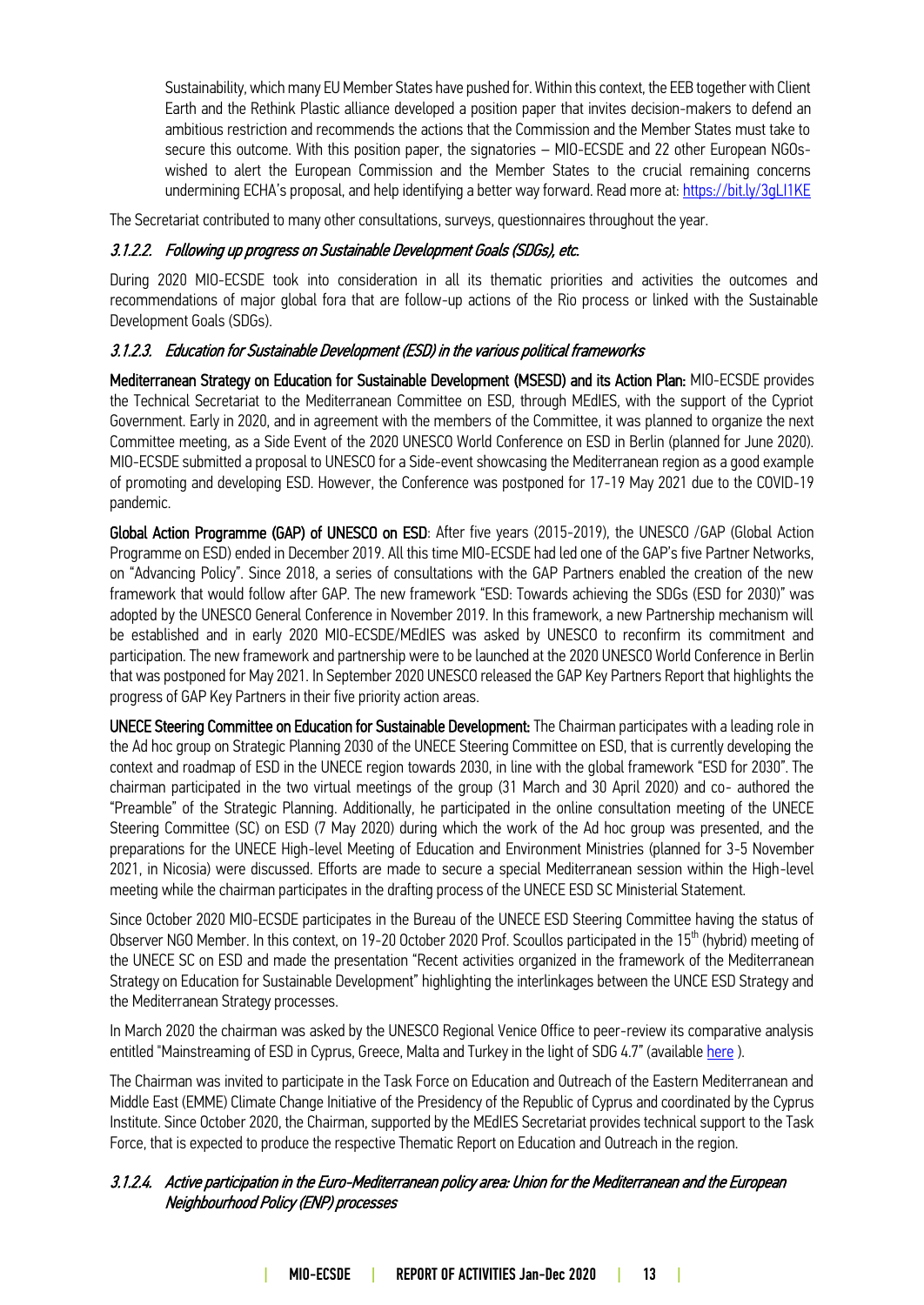The MIO-ECSDE Secretariat has continued its close relationship with the relevant to the Mediterranean Unit(s) of DG ENV, CLIMA, MARE, NEAR while following up on the European Neighbourhood Policy and its financial instrument (ENI). The Secretariat has also continued to closely monitor the developments of the UfM and maintained its close relationship with its Secretariat.

MIO-ECSDE actively participated in numerous on-line meetings of the UfM on Water, Climate Change and Environment. There is considerable momentum in view of the 2<sup>nd</sup> UfM Ministerial Meeting on Environment and Climate Action that was planned to take place in Egypt in December 2020. It has been moved to 2021.

Within the WES project, MIO-ECSDE provided considerable expert support to the EC and the UfM Secretariat on (a) the H2020 consolidation process (drafting of a final report of the 14-year Initiative in EN, FR and AR), and (b) the design and implementation of an on-line UfM stakeholder consultation on the post-2020 UfM Environment and Climate Action Agendas that ran from mid-July till the end of August 2020 (final report is available in EN and FR).

On the 24<sup>th</sup> of November 2020 MIO-ECSDE and RAED participated in the online Civil Society Forum organized by the Union for the Mediterranean (UfM). The event discussed the pivotal role of civil society in addressing major challenges of our times, among which the high levels of socio-economic inequality and the pressing climate change emergency exacerbating vulnerabilities within and among UfM countries. During the event, representatives of civil society identified the main issues for civil society organizations in the fields of environment and climate change and agreed on priorities for the years to come. Furthermore, they shared knowledge on tools and mechanisms that make civil society's response on the ground more efficient and coordinated; and came up with key recommendations on how to enhance civil society action. The Civil Society Forum was held within the framework of the <u>5<sup>th</sup> UfM Regional Forum</u>, which brought together the Ministers of Foreign Affairs of the UfM Member States on the 27<sup>th</sup> of November 2020 to reaffirm their commitment to the principles of the Barcelona Process. One of the highlights of the 5<sup>th</sup> UfM Regional Forum was the launch of the 'International Day of the Mediterranean' aiming to foster a common Mediterranean identity and create a yearly unique momentum for enhanced cooperation and integration in the area.

### 3.1.3. MIO-ECSDE activities as partner of GWP-Med

MIO-ECSDE acts as Host Institute of the GWP-Med Secretariat and continues its fruitful collaboration with it. As a member of the GWP-Med network, MIO-ECSDE promoted in early 2020 the following which are integral to both the GWP-Med and MIO-ECSDE agendas:

- submissions of joint/coordinated project proposals;
- ▶ facilitation of the Circle of the Parliamentarians (COMPSUD), facilitation of the Circle of Media/Journalists (COMJESD);
- ▶ Collaboration with MEdIES for its water education activities;
- The ongoing HYDRIA virtual museum of water management techniques of the past;
- The Drin Corda (Coordinated Action for a Sustainable Future).

### <span id="page-13-0"></span>3.2. (Co-) Organisation of meetings at Mediterranean or subregional level

All planned meetings for 2020 were assessed either for postponement or "transformation". The main event of the year was decided to be the Summer University

### After Covid 19: Questioning "The Human-Nature-Economy Nexus"

At the invitation of the Co-Chairman, Professor Mohammed Ftouhi, co-organised as CMED, together with RAED and MIO-ECSDE a webinar on what we can learn from the COVID-19 crisis to reshape the relationship between humans, nature and the economy. The webinar took place on July  $12<sup>th</sup>$  2020.

### Asterousia Hybrid University 2020

Early in 2020 MIO-ECSDE/MEdIES reaffirmed its collaboration with the UNESCO Regional Office for Science and Culture in Venice, to run the 2020 ( $6<sup>th</sup>$ ) edition of the Summer University in Crete (Greece) in cooperation and with the support of the Heraklion Development Agency (HDA) and directly link it with the process of designation of the Asterousia area to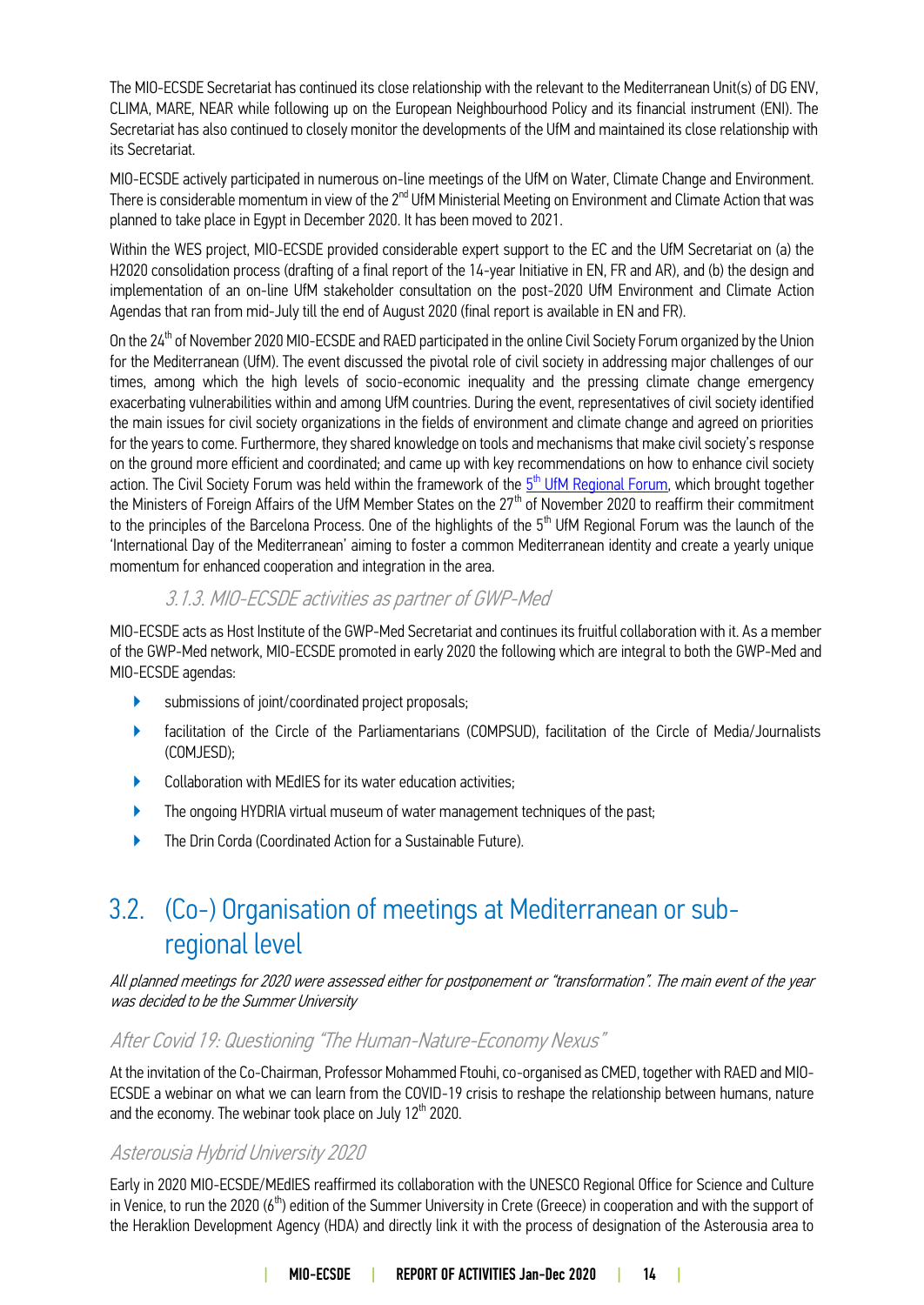enter the World Network of Biosphere Reserves (WNBR) of MAB/UNESCO. To this end, several staff meetings were held as well as a coordination meeting with the HDA staff (4 March 2020).

In the meantime, on 29 April 2020 we were officially notified that Asterousia was approved and included in the WNBR. MIO-ECSDE, supporting the Hellenic National Committee of MAB UNESCO, has been instrumental for this success.

It was hoped that the Summer University could take place in July 2020, but it was eventually transformed into the "Asterousia Hybrid University 2020 on the Management of Biosphere Reserves and other designated areas". It was designed to be implemented in two phases:

- 1) A face-to-face part, which took place on 5 7 October 2020 and was restricted to approx. 15 trainees, mostly from Crete, who had the opportunity to follow lectures on the establishment and operation of Biosphere Reserves from Greek and international experts, visit local businesses that opt for sustainable management, and discuss with local stakeholders who will be engaged in the management of the new Asterousia Biosphere Reserve. The rich material collected from this phase, including recordings by professional film-makers, was adapted and integrated in the second phase (online)
- 2) The online second part, which is a self-paced 3-week-long course, that started on 30 November and ended on 20 December 2020, offering a co-learning space in which experiences, lessons-learned and innovative practices are exchanged. There were 219 enrolled individuals from 48 countries: a mix of post-graduate students, scientists, MAB youth, educators and managers. The course included topics about the UNESCO MAB Programme, the frame of the SDGs, the EU Biodiversity Strategy for 2030, the management, communication and branding of BRs and other designated areas, cultural and social values of BRs, innovative youth-led projects and sustainable businesses, best practices to responding to the pandemic, and Education for Sustainable Development in BRs. The topics were presented through video-lectures of invited experts, online videos and articles, material from the Asterousia BR and interactive exercises. Every week a live "Meet-the-Expert" session took place (90 min long, through zoom, in English and French), during which the invited experts can answer to questions posed by the learners. All video lectures and recorded "Meet-the-Expert" sessions are available on the MIO-ECSDE Youtube Channel. More than half of the enrolled trainees were actively engaged in the course providing interesting insights and reflection. The deadline for all learners to complete the modules, tests and final assignment was December 31, 2020.

The Asterousia Hybrid University was co-organised and supported by the MIO-ECSDE/MEdIES Secretariat, the UNESCO Regional Office in Venice, the Heraklion Development Agency, the Prefecture of Crete, the Asterousia Management Committee, the UNESCO Chair and Network on Sustainable Development Management and Education in the Mediterranean, and the Greek National Committee for MAB/UNESCO, with the financial support of the LIFE Programme of the European Union (Operating Grant for NGOs) and the Green Fund of Greece.

### <span id="page-14-0"></span>3.3. Mediterranean Actions/Campaigns

### 3.3.1. Water in the Mediterranean

Regarding the ongoing MIO-ECSDE water agenda, the Secretariat did the following this year:

- ▶ MIO-ECSDE continued to provide expertise in the Core and Expert Working Groups of the framework of the Drin Dialogue Process and the implementation of the Shared Vision for the Management of the "Extended" Drin River Basin. MIO-ECSDE actively participated in the two meetings of the Drin Core Group, held in July 2020 and December 2020, respectively.
- ▶ Continued to promote, in cooperation with GWP-Med various older and newer materials such as "Water in the Mediterranean" (available in seven languages); the "Alter Aqua" material for Malta, the "Other water" for Cyprus, the online app on non-conventional water resources (www.ncwr-edu.net), the various editions of the "Gift of Rain" for Greece (all water publications are availabl[e here\)](https://medies.net/category/publications).
- ▶ Supported the awareness campaign 'Animation4water' (English and Greek) and ran a training on "Animation in Water Education" (Athens, 12 February 2020), where 30 teachers were introduced to the tools and methods of creating animations with their students and how to embed these to their ESD and water related work. The training was coorganised with the Primary and Secondary Education Directories of Piraeus and the West Attica University
- ▶ The HYDRIA virtual museum is a founding member to the World Network of Water Museums (WAMU-NET) (www.watermuseums.net/). The MIO-ECSDE Chairman is on the Board of the WAMU-NET. In this framework, from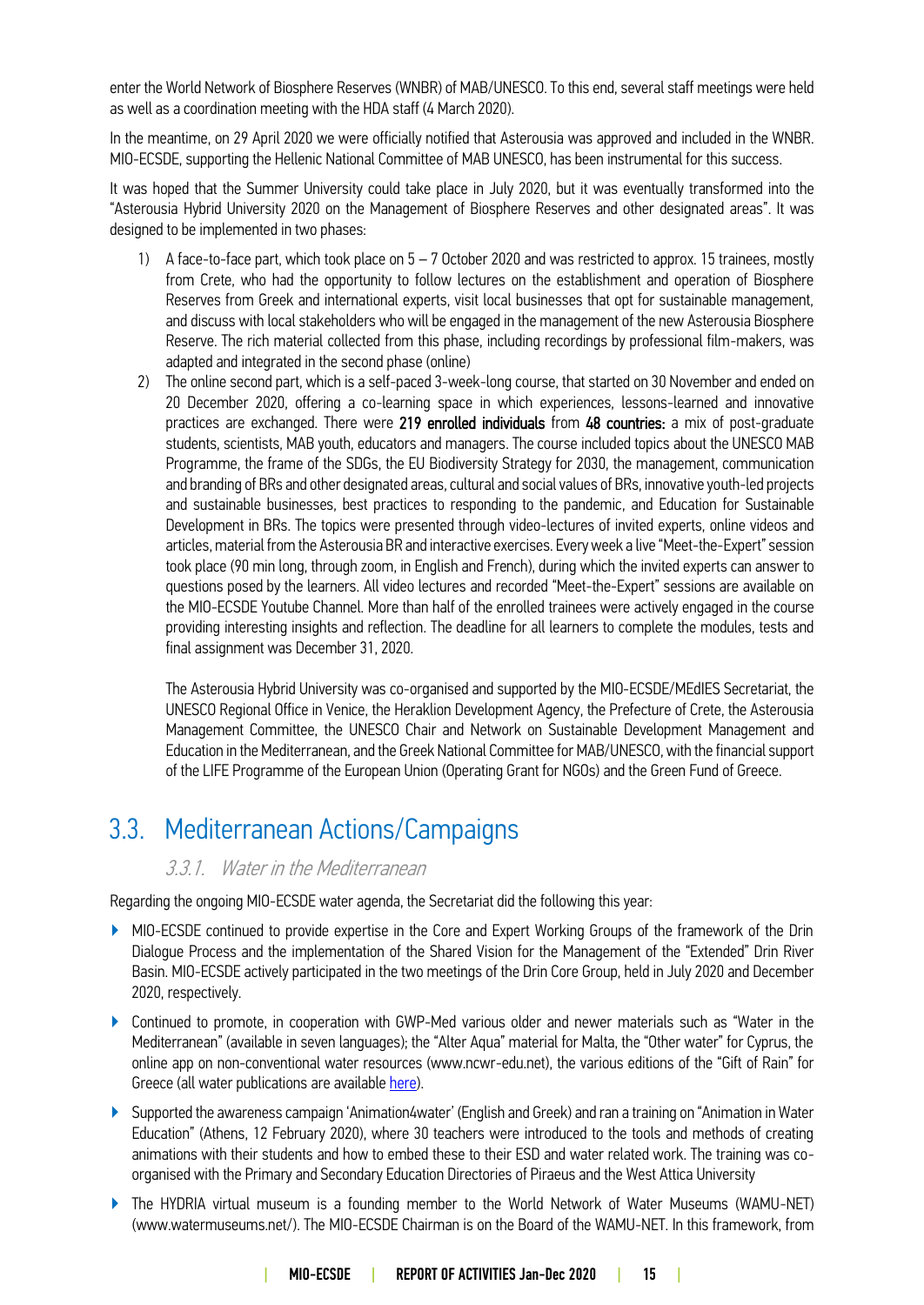September 2019 to May 2020 MIO-ECSDE/MEdIES collaborated closely with the Museums Network to design, organize and promote the Youth Contest entitled: "The Water We Want: from heritage to future". The contest invited students from all around the world aged 6 to 18 years old to express their ideas about the links between water heritage and the SDG challenges through drawings, photos or 1-min-videos. MEdIES disseminated widely the announcement and contest toolkit to its members and channels and assisted schools and NGOs to submit their works. Despite the COVID-19 outbreak some 7,000 students participated in the contest and the winners were announced on 18 May 2020 (World Museum Day). Two MIO-ECSDE member organizations from Tunisia were awarded in the Contest: The 'Association for the Protection of the Medina and Heritage of Kelibia' won the 1st prize in "Photo Category, age 13-18" and APNEK gained a Special Mention in the "Video Category, age 13-18". The winners, special mentions and shortlisted works are presented at http://thewaterwewant.watermuseums.net. The Chairman, Prof. Scoullos was a panellist in the webinar that officially launched this online exhibition on 18 June. Currently we are collaborating with the WAMUNET for the preparation of the 2021 edition of the Water We Want Youth Contest. See also 3.3.4

### 3.3.2. Biodiversity, Protected Areas, Climate Change, etc. in the Mediterranean

In 2020 the following actions were undertaken:

- ▶ Launching the Mediterranean Action Day 2020 on the occasion of Natura 2000 Day. This year's theme: marine Natura 2000 sites and other coastal and marine protected areas (3.5).
- ▶ Organizing biodiversity related events (preparations for the 2020 Asterousia Hybrid University, see 3.2.1)
- ▶ Organizing a training about "SD/ESD in Biosphere Reserves" on 10 February in Heraklion (Crete) in the framework of the nomination of the Asterousia area to enter the World Network of Biosphere Reserves. The training took place back-to-back with a meeting for youth - experts, professionals and students - following up and promoting Sustainable Development and focusing on MAB issues in Crete. Both events were co-organised jointly with the Heraklion Development Agency and attended by more than 40 participants.
- ▶ On April 29<sup>th</sup> the Chairman was notified by an official letter of the Director of the Division of Ecological and Earth Sciences and Secretary of Man and the Biosphere Programme, that the Asterousia Mountain range was accepted as part of the World Network of Biosphere Reserves.
- ▶ Conducting a Feasibility Study for the establishment of a MAB/UNESCO Biosphere Reserve in the Karystia region in the South of Evia. The aim of the Feasibility Study is to examine to what extent the area of Kafireas/South Evia Island is suitable and could meet the criteria to be designated as a Biosphere Reserve of the MAB/UNESCO Programme. The Study will take into account the natural and cultural characteristics of the area as well as its potential for sustainable development. It should also examine the complex interlinked and partly conflicting economic, social, environmental and cultural priorities, interests and orientations of the different stakeholders active in the area. It could also assess if and under what conditions the designation of the area as a Biosphere Reserve is feasible and if such designation could stimulate and promote a "reconciliation" among visions and activities that traditionally were potentially considered as incompatible.
- ▶ Provision of expertise to visits and lectures at the UNESCO Chair on water and ecosystems based in Drama on the Water-Food-Energy-Ecosystems nexus, etc.
- ▶ Within the Plastic Busters MPAs project MIO-ECSDE is leading actions related to defining and testing harmonized methodologies to assess the presence and impact of marine litter in Mediterranean MPAs (Marine Protected Areas); designing and implementing marine litter prevention and mitigation measures; and setting up a joint governance scheme for managing marine litter in pelagic and coastal MPAs (see 5.4).
- Within the MPA-Engage project aiming to support and promote the role of Mediterranean MPAs as central tools for the implementation of the ecosystem approach for the adaptation and mitigation to climate change- MIO-ECSDE is leading actions related to capitalization, participatory approaches and the elaboration of climate change mitigation and adaptation plans for 7 MPAs and of a joint action plan (see 5.5).
- ▶ Within the recently approved service contract "Increasing public awareness about EU nature protection policy utilising EU nature data", MIO-ECSDE will contribute to the development of communication and awareness raising materials focusing on enhancing the use of existing EU nature data to enhance public awareness about the EU nature directives and the Natura 2000 network. This requires both the appropriate processing and presenting of data and incorporating these data into suitable communication products that appeal to and are understandable for the general lay public and for educators and schools (see 5.6).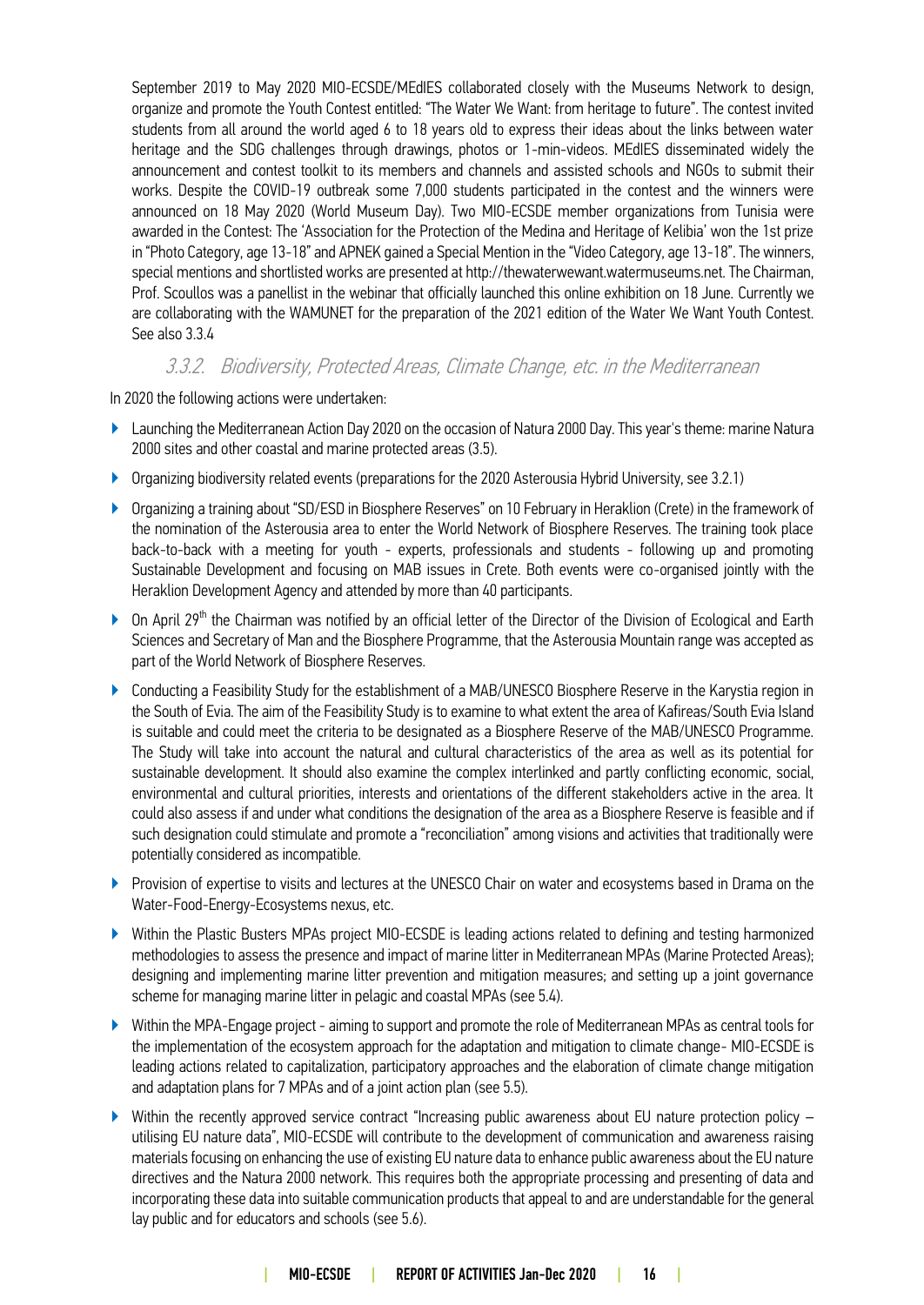- ▶ MIO-ECSDE, the UNESCO Chair & Network on Sustainable Development Management and Education in the Mediterranean of the University of Athens, and the Greek National Committee of MAB/UNESCO together with the UNESCO Regional Bureau for Science and Culture in Europe, Venice (Italy) have a long-standing fruitful collaboration in projects and initiatives on topics relating to management as well as education within designated areas and especially Biosphere Reserves in the Mediterranean (see 3.2.1)
- ▶ MIO-ECSDE participated in the EEB Annual Conference 2020 entitled "From the ashes of a pandemic to an ever Greener Deal: securing Europe's environmental leadership" that was held on 9 November 2020.
- ▶ Ιn view of the 2nd Ministerial Conference on Environment and Climate Action of the Union for the Mediterranean and the UNFCCC COP 26 Conference planned for November 2021, MIO-ECSDE, through one of its issues of Sustainable Mediterranean on climate change is advocating for mobilisation of all sides. The issue includes some keynote interviews from representatives of the UfM, UNEP/MAP and League of Arab States. Additional contributors illustrate how the Green Deal plans to include the climate challenge in the Mediterranean, what the climate change impacts are on Mediterranean agriculture, and cities, and the energy future of the region. What is more, the journal will address the involvement of civil society in the revision of the Nationally Determined Contributions (NDC) within the UNFCCC process and how the private sector can be mobilised to help mitigation and adaptation strategies for climate change urgently needed in the region. The issue will feature articles from the Ministers of Environment from the countries of Cyprus, Greece, Jordan, Morocco and Spain.

### 3.3.3. Marine and coastal issues

MIO-ECSDE closely followed the progress of the Marine Strategy Framework Directive (MSFD) and continued to be a member of the Working Group on Good Environmental Status (WG GES) and the Marine Strategic Coordination Group (MSCG). Furthermore, Programme Officer Thomais Vlachogianni has been actively contributing to the work of the EU/MSFD Good Environmental Status (GES) Technical Subgroup on Marine Litter. More specifically:

- ▶ In June 2020, MIO-ECSDE participated in the on-line meeting of the MSFD Technical Group on Marine Litter and made several interventions related to a series of tasks that it is co-leading, namely: the elaboration of a manual for the use of the Joint List of Marine Litter Items to facilitate the unambiguous identification of the litter items in order to assess macro-litter in the marine environment for the MSFD and pinpoint tailor-made management responses; the elaboration of the updated guidance document on how to carry out beach litter surveys; the elaboration of a report entitled "A European Beach Litter Threshold Value and Assessment Method" that proposes a threshold value for beach litter equal to 20 items/100m stretch of coast; the updating of a comprehensive list of some 70 marine litter related projects that will be published by the JRC/MSFD TGML in the upcoming months. For all these tasks MIO-ECSDE has been working closely with the German delegate of the group, from the Regional Agency of Coastal Protection, National Park, and Marine Protection of Schleswig-Holstein (Germany) and JRC which is co-chairing the MSFD TGML.
- In June 2020, MIO-ECSDE participated in the 26<sup>th</sup> Meeting of the Marine Strategy Coordination Group (MSCG). The main issues discussed were the: EU Biodiversity Strategy for 2030 - a core part of the European Green Deal- and how it relates to the MSFD implementation; the beach litter threshold value proposed by the MSFD TGML.
- ▶ In June and July 2020, MIO-ECSDE carried out an advocacy campaign targeted to the Mediterranean Marine Directors urging them to "reduce harm to the Mediterranean from beach litter to a sufficiently precautionary level, by adopting the proposal for a European Beach Litter Threshold Value of 20 litter items/100 m beach length". In September 2020, the proposed threshold value was unanimously agreed by all EU Member States' experts.
- ▶ On 30 September 2020, MIO-ECSDE attended the MSFD Workshop on Horizontal Issues Threshold Values, where through breakout sessions valuable recommendations were elaborated in relation to threshold values setting in the context of the MSFD.
- ▶ In December 2020, MIO-ECSDE participated in the *ad hoc* online meeting of the MSFD TGML where the latest marine litter related developments were discussed, while also updates on the status of work related to the revision of the monitoring guidance document and the threshold & baseline values were presented. MIO-ECSDE made several interventions at the meeting, with special emphasis on the work related to the updating of the beach litter monitoring guidelines. The final output is expected to be released by March 2021.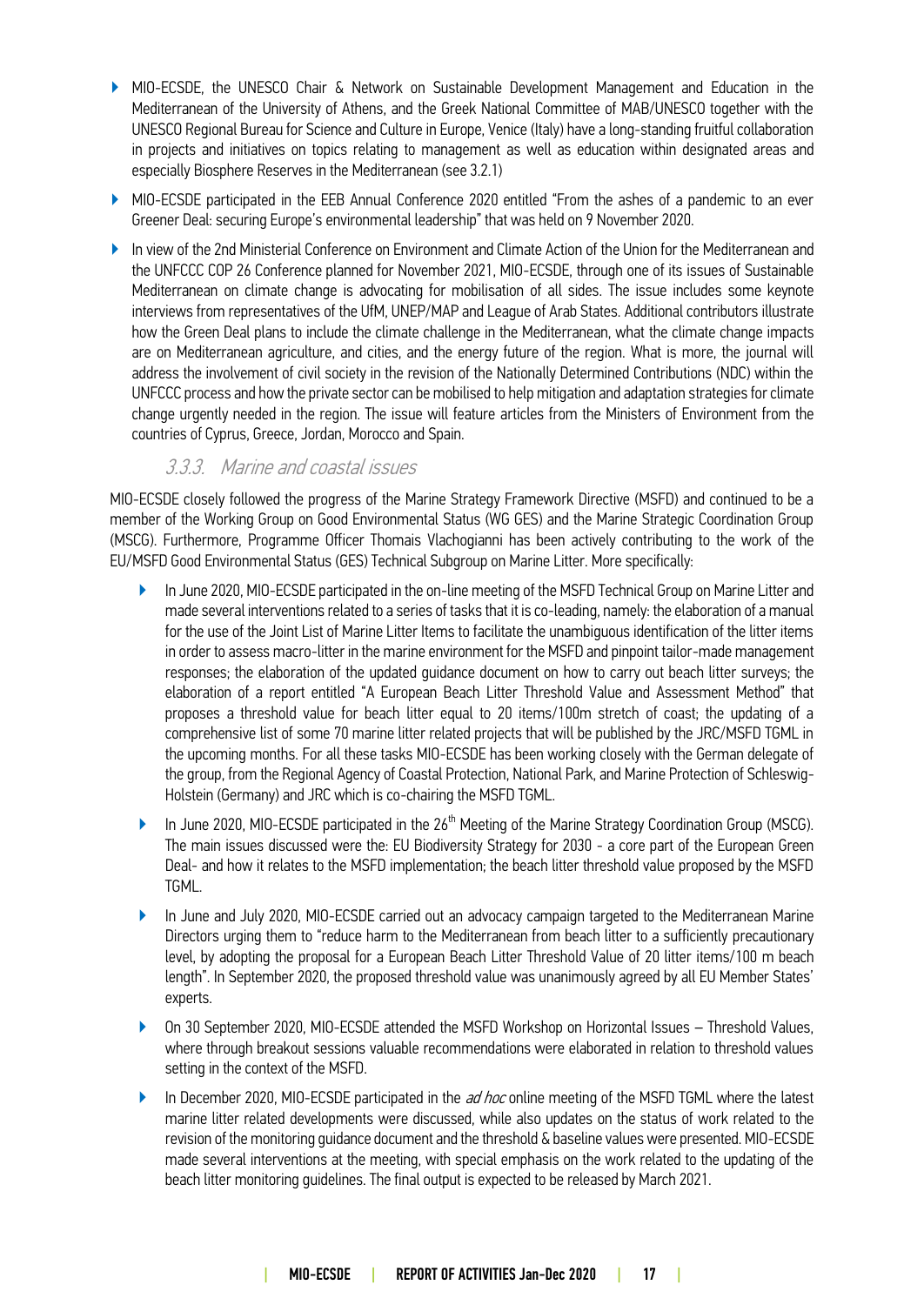In January 2020 the Chairman was invited to actively contribute to "The Mediterranean Sea We Need for the Future We Want" Regional Workshops for the UN Decade of Ocean Science for Sustainable Development 2021-2030 (Venice, 21-23 January 2020). A key aim of the Regional Meeting was to define and address regional issues and science questions to contribute to the development of the Implementation Plan of the UN Decade in order to take into consideration the regional emerging environmental and ecosystem developments, new policy requirements, latest scientific and data advances, technological breakthroughs and evolving societal demands. MIO-ECSDE was part of the drafting team for the Med Workshop results and the Chairman has been recommended as an ambassador of the Decade's Communication for the Mediterranean.

In February 2020, MIO-ECSDE was the key note speaker at the MARGNET Scientific Meeting held in Venice. MIO-ECSDE Programme Officer Dr. Thomais Vlachogianni made a presentation on the issue of marine litter in the Mediterranean addressing aspects of the entire management cycle of marine litter, from monitoring and assessment to prevention and mitigation.

In February 2020, MIO-ECSDE was also invited to join a workshop on the circular design of the fishing gear for reduction of environmental impacts held in Brussels, where it made several interventions and contributed to the working groups. In July 2020, MIO-ECSDE joined the online follow up event that aimed at presenting the final report on the issue and the associated findings and recommendations.

On the 5<sup>th</sup> of June on the occasion of the World Environment Day, MIO-ECSDE was an invited speaker at an international conference entitled "Be Smart with plastics: once upon a single-use plastics", which was held online. The event was organized by the Chamber of Commerce and Industry of Slovenia in collaboration with the Enterprise Europe Network. The event was opened by the Minister of the Ministry of Environment and Spatial Planning of the Republic of Slovenia. MIO-ECSDE Programme Officer Thomais Vlachogianni was the key note speaker and made an intervention on "Slashing Plastic Pollution and Breaking Away from a Throwaway Society: Turning Science into Policy & Actions.

In September 2020, MIO-ECSDE participated at the first EU4Ocean workshop focusing on designing Ocean Literacy actions in Europe. Supported by the European Commission, the EU4Ocean is a bottom-up inclusive initiative that aims at uniting the voices of Europeans to make the ocean a concern of everyone. MIO-ECSDE made several interventions during the break-out sessions (EU4Ocean Platform, Network of European Blue Schools) and provided comments to the event's final report.

In September 2020, MIO-ECSDE was one of the invited speakers at the international conference of the IPA CBC Blue Coast project that focused on new perspectives and trends related to climate change and blue growth. A presentation was made addressing the issue of marine litter and associated actions on the science-policy-society interface, including scientific advances and best practices.

In October 2020, MIO-ECSDE was an invited speaker at the Black Sea Crossborder Cooperation "Biolearn" project that was entitled "Eco-Conscious Minds to Stop Pollution in Black Sea Basin". MIO-ECSDE's contribution focused on the interactions between science, politics and society for addressing marine litter. A similar contribution was also made at the ECOMONDO international conference and an event that was organized by LEGABIENTE entitled "Networking for tackling marine litter in the Mediterranean Sea".

Within 2020 MIO-ECSDE carried out activities focusing on marine litter mainly within the framework of the Interreg Med Plastic Busters MPAs projects and the framework of its collaboration with the UfM and UNEP/MAP.

Towards the end of the year, MIO-ECSDE launched a research study on the "Quantitative determination of the consumption of Single-Use Plastic products (SUPs) in hotel units (primarily in Greece but using also data from other Mediterranean countries). The aim of this research is to quantify the consumption of SUPs in hotels in Greece, as well as, to determine their average cost, in 2019 and 2020. To do this, contact is established with as many hotels as possible. These are differentiated by indicators of category, size, seasonality, and participation in environmental certification programs as well as by the willingness of the hotel management to receive help and know-how from MIO-ECSDE. From this study we will obtain an approximation of the use of these products and the opportunity-cost that exists for hoteliers who wish to make a transition. It will facilitate a set of proposed solutions and alternatives that will minimize the cost of the transition.

### 3.3.4. Culture and Sustainability in the Mediterranean

Within this overall framework, during 2020 MIO-ECSDE did the following: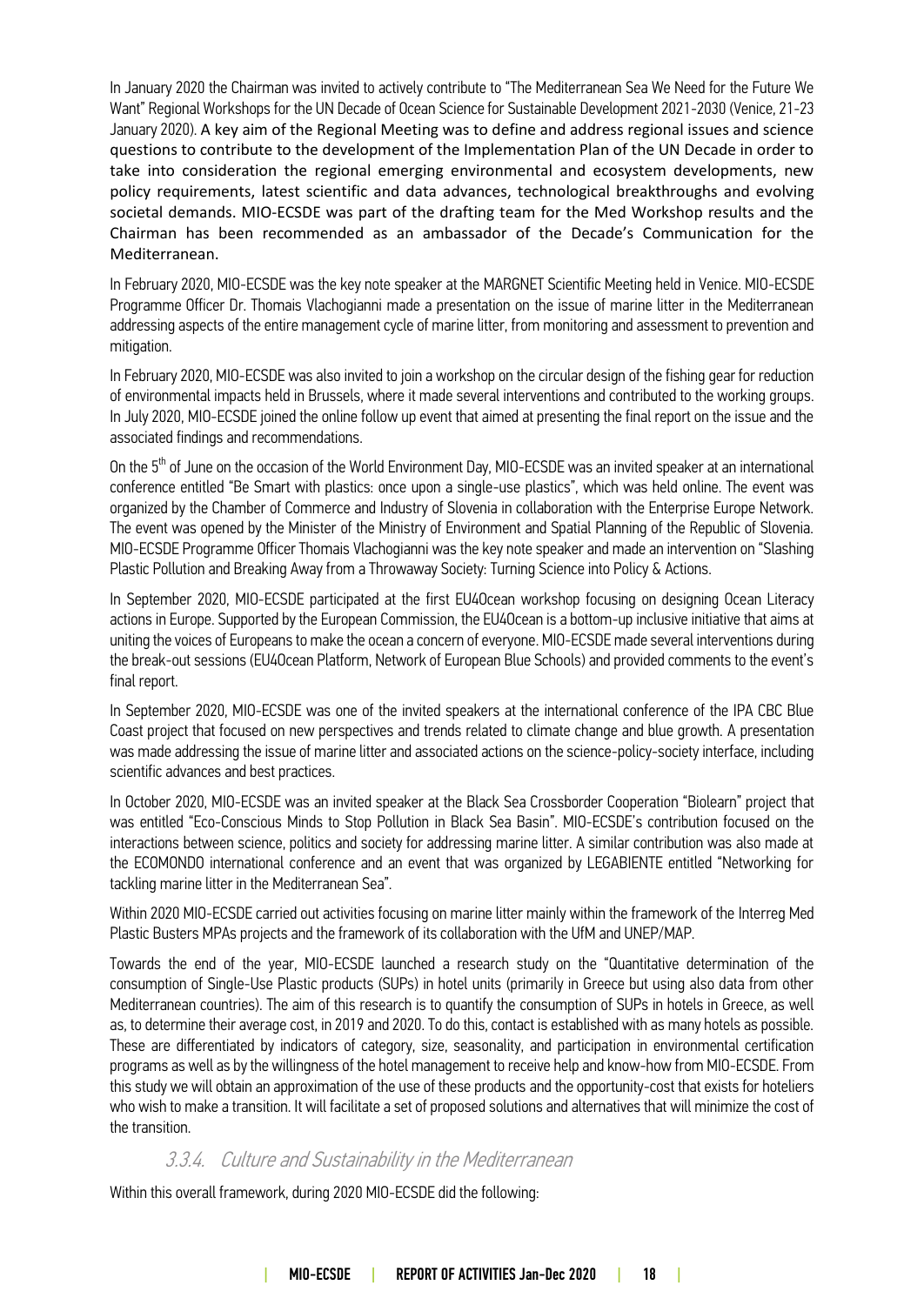- ▶ Maintained and further promoted the HYDRIA virtual museum [\(www.hydriaproject.info\)](http://www.hydriaproject.info/) acknowledged as a good example bridging ESD and Cultural practices (see [here\)](http://insight.glos.ac.uk/sustainability/Education/unescoculture/Pages/default.aspx). It is a member of the Board of the Global Network of Water Museums-WAMUNET (see 3.3.1). In an effort to update HYDRIA's profile and outreach MIO-ECSDE will cooperate with the WAMUNET Communication Team for the creation of a "promo" video. The video (~7-8') will combine HYDRIA's and MIO-ECSDE's content as well as content offered by other Organizations (e.g. UNESCO) related to water heritage; how to revisit and learn from the past: nature-based solutions & ecosystems approaches to solve current problems, etc.
- ▶ As regards the Mediterranean Food agenda, the [e-learning course about Mediterranean Food](http://elearninguoa.org/course/arts-culture-intangible-cultural-heritage/mediterranean-food-and-diet) [\(here\)](http://elearninguoa.org/course/arts-culture-intangible-cultural-heritage/mediterranean-food-and-diet), has successfully run twice in 2020 (see D.6). The e-course is largely based on the educational package "Mediterranean Food: Historical, Environmental, Health & Cultural dimensions" (produced in five Mediterranean languages [here\)](http://www.medies.net/staticpages.asp?aID=371&overRideCategory=1). Since its launching 45 users have followed the course.
- ▶ The proposal submitted to the 2020 Anna Lindh Foundation (ALF) Call involving member organisations, capitalizing on the Mediterranean food agenda and mainly proposing the creation of quality intercultural resources on Mediterranean food & diet (updated material and a MOOC) was approved in September 2020. More about the new project in 4.6.

### 3.3.5. Med Action Day 2020: the importance of marine Natura 2000 sites and other coastal and marine protected areas

The MAD 2020 call was launched on 21 May 2020 on the occasion of Natura 2000 day targeting MIO-ECSDE member organizations and other organizations from the EU countries: Croatia, Cyprus, France, Greece, Italy, Malta, Portugal, Slovenia, and Spain. 10 activities were approved and 9 implemented, between July and November, by: ADIPA (Croatia), Eko Kvarner (Croatia), AKTI (Cyprus), Greek Eco Project (Greece), Healthy Seas (activity implemented in Greece), Istituto per l'Ambiente e l'Educazione Scholé Futuro onlus -WEEC Network (Italy), Legambiente (Italy), DPPVN (Slovenia) and Hippocampus (Spain).

MAD 2020 is dedicated to the importance of marine Natura 2000 sites and other coastal and marine protected areas. Due to COVID-19, the activities considered the restriction of group gatherings and social distancing. An issue of Sustainable Mediterranean is dedicated to the MAD 2020 activities and a complementary video is based on footage sent by the participating NGOs.

The activities covered a variety of themes:

- ▶ 2 scientific conferences to promote the expansion of a Natura 2000 network to the marine environment and improve its sustainable management;
- ▶ 3 on awareness raising on the importance of the Natura 2000 Network;
- ▶ 1 citizen-science activity on monitoring seahorse populations;
- ▶ 1 clean-up of a wetland;
- ▶ 2 educational visits to Natura 2000 sites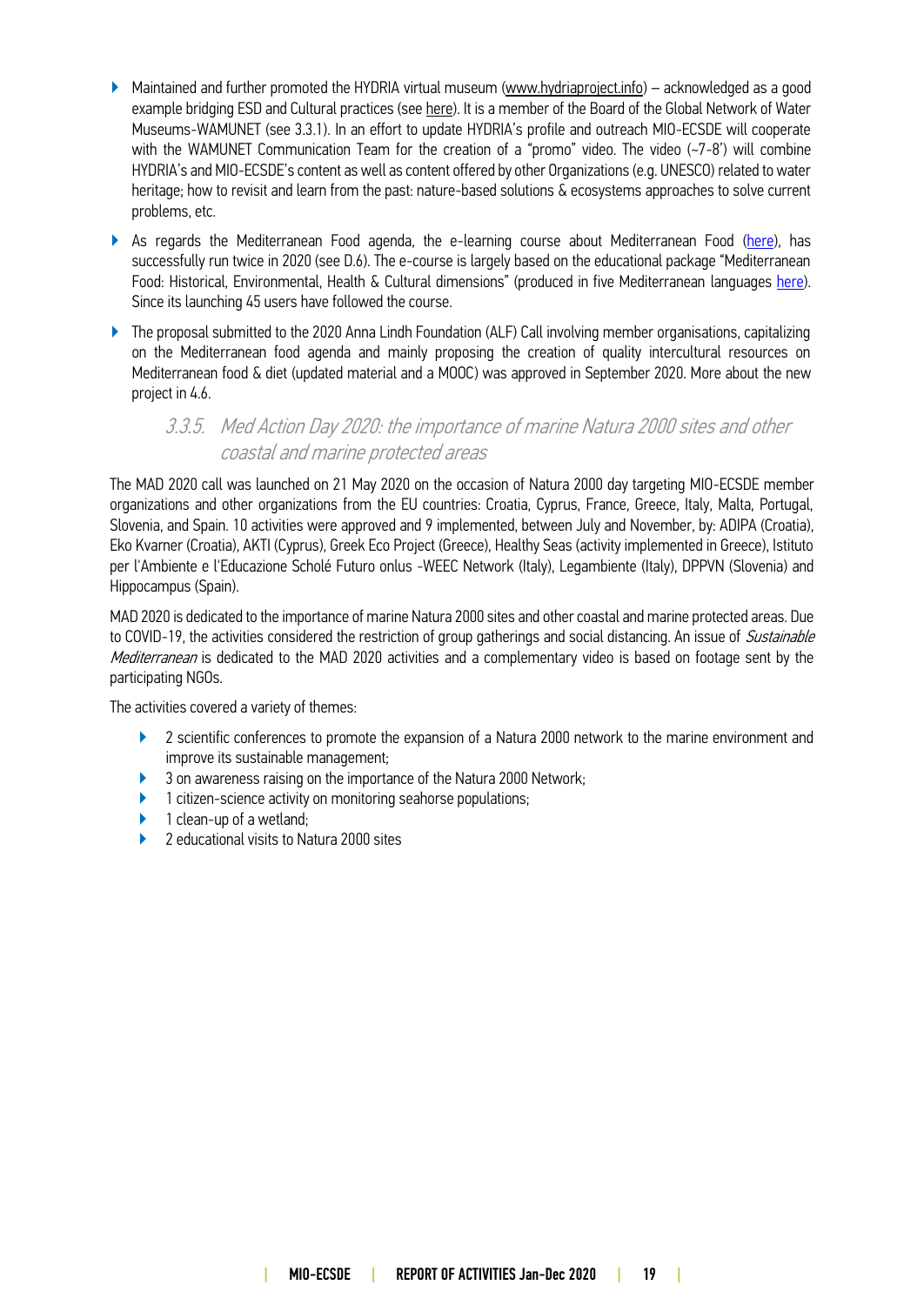# 4. Implementing Education for Sustainable Development through the MEDIES secretariat

Through the MEdIES Initiative, MIO-ECSDE plays a leading role in promoting Education for Sustainable Development Through the MEdIES Initiative, MIU-ECSDE plays a leading role in promoting Education for Sustainable Development<br>(ESD) in the Mediterranean, with activities ranging from drafting and following ESD policies, authoring of bo materials, trainings-of-trainers, to grass-root activities at school level. ESD is an "umbrella" type of education that materials, trainings-of-trainers, to grass-root activities at school level. ESD is an "umbrella" type of education that<br>ultimately equips learners with sustainability knowledge, values, skills, and motivation to act for a meaningful life.

In autumn 2020, MEdIES was included as a "Good practice" in the Med Dialogue's "Networks Mapping Publication". The [Med Dialogue for Rights and Equality Programme,](https://www.facebook.com/MedDialogue/) is an EU-funded Programme aiming to strengthen the role of the regional Civil Society Organisations in building sustainable development, regional cohesion and resilience.

An overview of the activities in 2020 can be summarised as follows:

- ▶ Facilitating the e-network of educators [\(www.medies.net\)](http://www.medies.net/).
- ▶ Following ESD political processes at many levels (European, UfM, UNECE, UNESCO, etc). Various processes have progressed as explained in C.1.2.3.
- ▶ Authoring and producing new teaching and learning materials (in printed or e-form, see D.1, D.2).
- ▶ Continuing projects on marine litter/plastics and water
- ▶ Facilitating the Mediterranean Universities Network for ESD (MedUnNET).
- ▶ Preparing and disseminating on a quarterly basis the e-bulletin to its members (see [MEdIES bulletins\)](http://www.medies.net/articles.asp?cID=18&view=simple&ereg=).
- ▶ Piloting projects with authorities of the host country (Greece) in order to replicate them throughout the Mediterranean Region.

### 4.1. HERRCO project on Recycling, Single-Use Plastics and Marine Litter

In the context of MIO-ECSDE collaboration with the Hellenic Recovery Recycling Corporation (HERRCO), for 2020, MEdIES continued with the planned task of developing a new educational material addressed to students and teachers, to accompany the relevant interventions at schools. The authoring of the new material has been finalised, and the material is at the graphic design phase. It will be available in Greek and English early in 2021.

A student poster has been translated and is available in English, Greek and French.

Unfortunately, due to the COVID-19 pandemic and schools closing, the planned school interventions were postponed. The MEdIES team developed a virtual version of the face-to-face interventions that lasts 90 min. During May 2020 these virtual interventions were piloted in selected classes of four (4) schools of the Athens metropolitan area. The programme can be applied in three (3) ways: 1) through face to face meetings following all the protective COVID-19 measures, 2) through synchronous distance education the students can participate from their classrooms, and 3) through synchronous distance education the students can participate from their houses (sometimes the parents were also involved).

Just before the second 'wave' of the COVID19 pandemic and following all measures indicated by the Ministry of Health, three live public awareness raising events were organised.

Also, during November -December eight webinars were held to meet the needs for teachers' training gathering more than 200 participants.

The evaluation of these pilot interventions was possible through qualitative and quantitative research. The qualitative research was possible through content analysis done by the teachers and ESD officers both orally and in written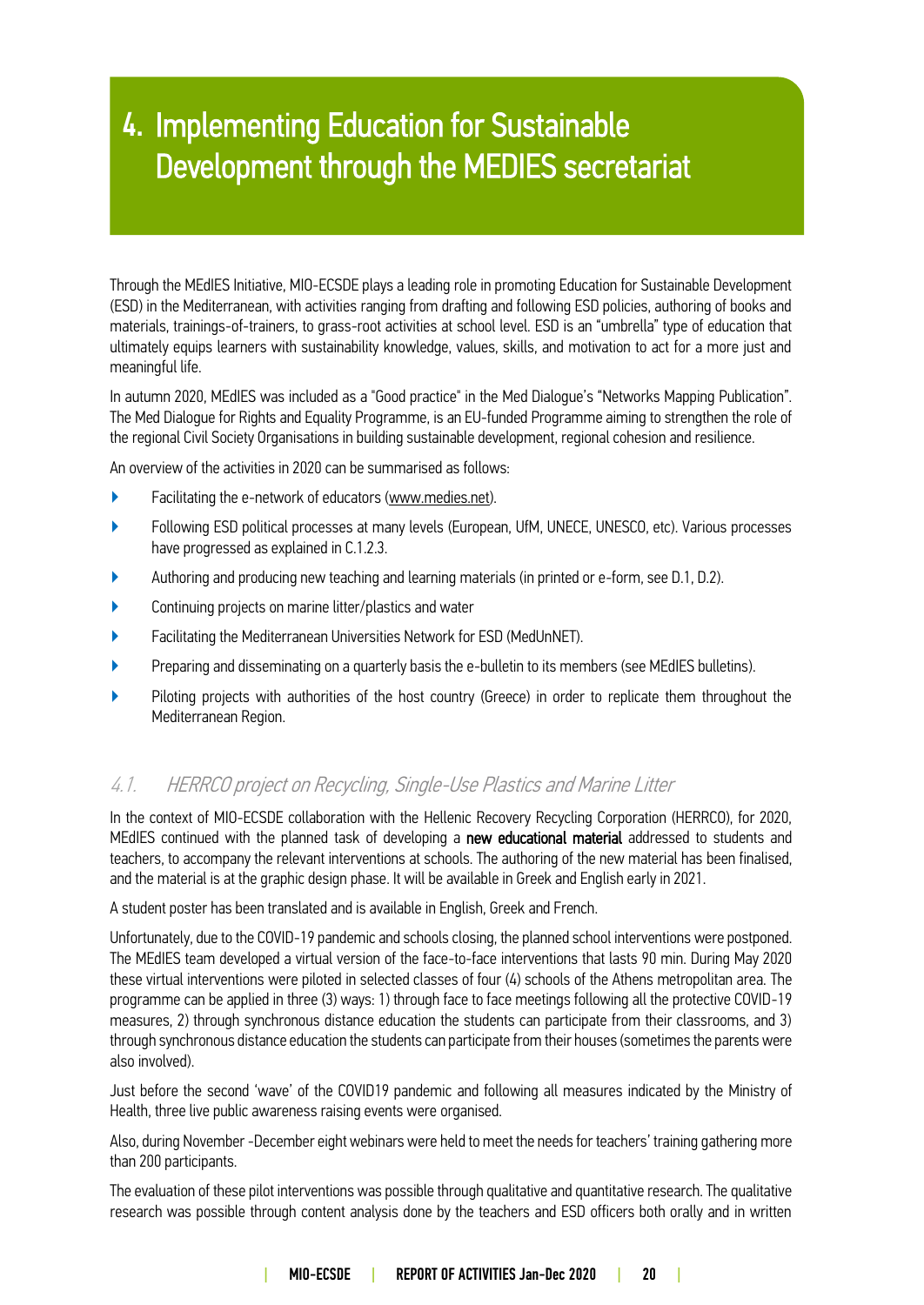reports. The quantitative research was through a pre- and post-questionnaire filled in by all the participants and their families. The results of the combined qualitative and quantitative research were positive and encouraging.

### 4.2. DIVE-IN: Mutual skills building in Diversity, Inclusive pedagogies of trainers

The DIVE-IN project came to an end in December 2019. Throughout the project in the four (4) partner countries (Greece, Jordan, Lebanon and Palestine) a wealth of activities on inclusive education practices and ESD were held (international peer training, skill building workshops, teacher trainings school interventions, and sport events).

In early 2020, the final deliverable of the project was compiled: a guidebook for facilitators in diversity and inclusion pedagogies. The guidebook reports on the activities held and the lessons learnt in the four project countries while it provides a compendium of free online resources relevant to Inclusion Education and ESD. Read more about the DIVEIN proect [here](https://medies.net/project/dive-in-mutual-skills-building-in-diversity-inclusive-pedagogies-of-trainers/) and download the Guidebook [here.](https://medies.net/dive-in-a-guidebook-of-guidebooks-for-facilitators-in-diversity-inclusive-pedagogies/)

Early in 2020, just before the pandemic outbreak, three MEdIES members had the opprtunity to be further trained on Inclusion Education, through a KA1 Erasmus+ mobility course in Bologna. Read more [here.](https://medies.net/242102-2/)

### 4.3. Erasmus+ Mobility Courses for European teachers (Key Action 1)

Following the January 2020 call for three different week-long courses, and the announcement of the funded learning mobility of the KA1 trainings in the various European countries, so far:

- 20 applicants confirmed receiving a grant for the course on marine litter education
- ▶ 5 applicants confirmed receiving a grant for the course on water education
- ▶ 2 applicants confirmed receiving a grant for the course on animation

Due to the uncertainty caused by the COVID19 pandemic and after discussing it with the confirmed applicants, all courses are postponed for 2021.

#### 4.4. Web-based education applications on water

While staying at home during the pandemic, the online web application on water developed by MIO-ECSDE and which is available in [English](https://ncwr.cg-dev.eu/) an[d Greek](https://water-polis.gr/) was promoted. Learners are invited to discover in an interactive manner the various aspects of non conventional water resources, urban water vulnerability, climate change challenges, etc. Though the materials have been developed for learners of 10-13 years old, several sections can be used either by younger or older students.

### 4.5. Marine litter education agenda

On 26 and 27 February 2020, two teacher trainings were held in Athens. In total, 60 teachers explored the causes and impacts of marine litter as well as the practices to deal with the challenge, emphasizing on recycling, beach cleanups and marine litter monitoring. Both trainings were co-organised with the Primary and Secondary Education Directories of Athens and the Hellenic Marine Environment Protection Association (HELMEPA).

In June 2020, on the occasion of the World Environment Day and the World Oceans Day, the exhibition on marine litter was hosted at the town hall of Elefsina for three weeks. One of the winning photos of the WAMU-NET contest "The Water We Want" was exhibited there upon its confirmation. Read more [here.](https://medies.net/staying-alert-for-marine-litter-while-it-gets-worse-due-to-the-pandemic/)

### 4.6. Sustaining Intercultural Dialogue through deeper Understanding of Mediterranean Food (SIDUMEF)

"Sustaining Intercultural Dialogue through deeper understanding of the Mediterranean Food" (SIDUMEF) is a new ALF (Anna Lindh Foundation) funded project, in which MIO-ECSDE members and experts from 7 Mediterranean countries will co-create new educational resources on how Mediterranean Food can maintain and enhance intercultural dialogue and sustainability. The partners are: AOYE, CMED, LEGAMBIENTE, and PWL and Associate partners are LHAP, ETNIA, and the Univesity of Athens. The project was approved in the 2020 ALF Call for Proposals and will run from October 2020–September 2021. Apart from the new resources that will be developed, the project entails an exchange of ~300 educators, youth and trainers through webinars, MOOCs and (COVID-19 willing!) physical events and guidelines to co-value the wealth of the Mediterranean food heritage. It's kick-off meeting took place virtually on 25 November.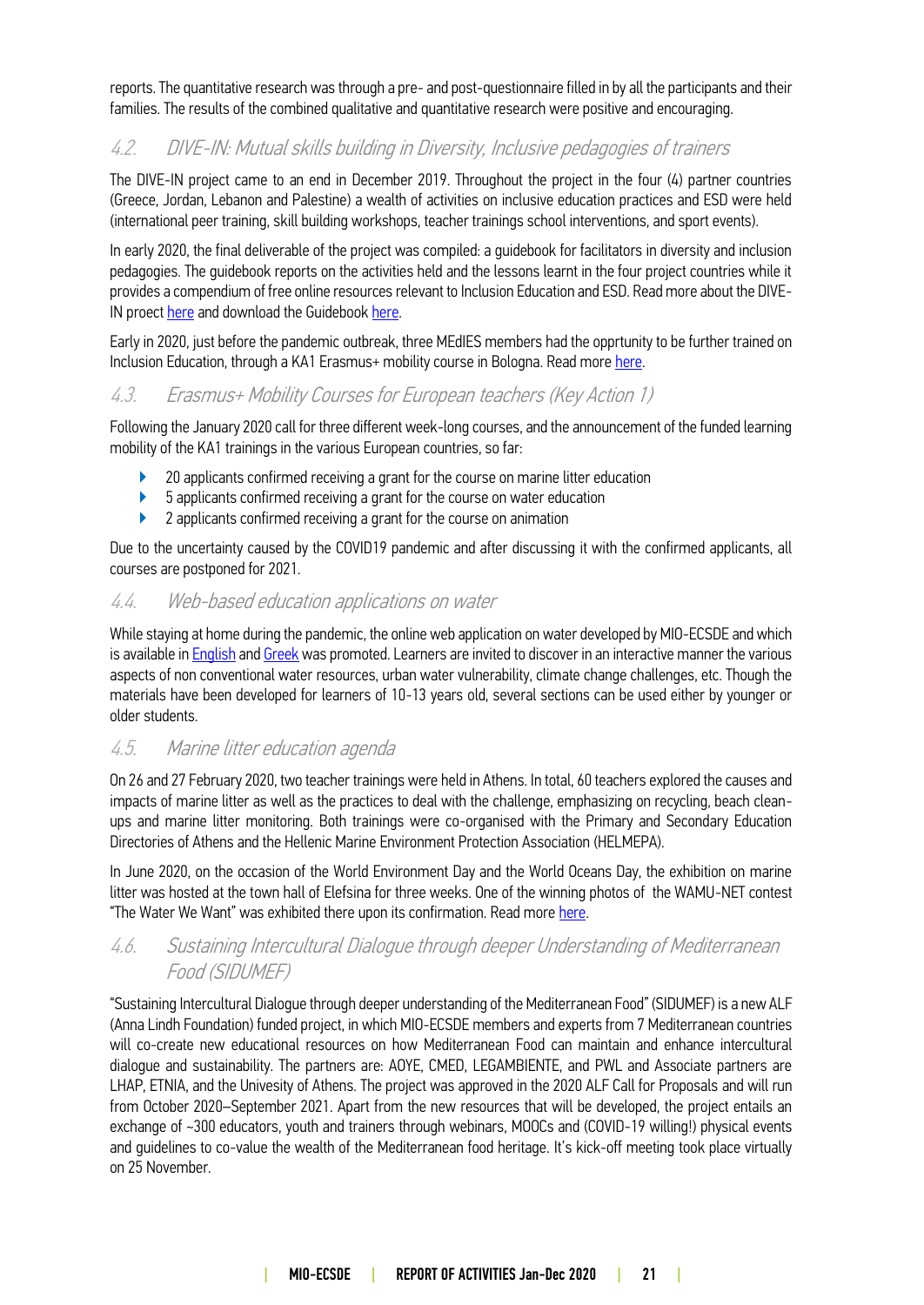### 4.7. PLASTEAM: STEAM education for Plastic-free Primary Schools

A 30-month long Erasmus+ Project was launched in November 2020, with MIO-ECSDE/MEdIES as one of its partners. The project will, among others, develop a plastic footprint survey for primary schools, develop a set a Plastic Free schools Recommendations and run a contest, and develop a toolkit (STEAM-box; where STEAM stands for Science, Technology, Engineering, the Arts and Mathematics) with activities related to STEAM and sustainability education. The kick off was held virtually on 7 December 2020.

### 4.8. MEdIES national and international networking

The "21st century skills" nation-wide curriculum was announced by the Greek Ministry of Education, aspiring to integrate innovative educational materials and practices in the mandatory, weekly curricula of all educational levels (to be launched in the school year 2020-2021). In this context, and responding to an open a call from the Ministry, the MEdIES secretariat submitted seven educational materials and programmes.

During the last months MEdIES joined several education networks of mutual interest, such as the Climate ECOS [Community,](https://climateecos.org/#:~:text=ECOS%20is%20a%20coalition%20of,national%20entities%20around%20the%20world.) [Action for Climate \(ACE\) by UNFCC,](https://medies.net/8th-ace-dialogue/) the Paris Committee on Capacity-Building [\(PCCB Network\)](https://unfccc.int/pccb-network), the [Bridge](https://www.bridge47.org/)  [47 Network,](https://www.bridge47.org/) the [Global Education Monitoring \(GEM\)](https://2020gemreportlaunch.course.tc/) the [Futures of Education](https://en.unesco.org/futuresofeducation/) (UNESCO), the [#ESDfor2030](https://medies.net/unesco-online-workshop-series-on-esd/) framework and th[e EU4Ocen Initiative.](https://medies.net/243572-2/)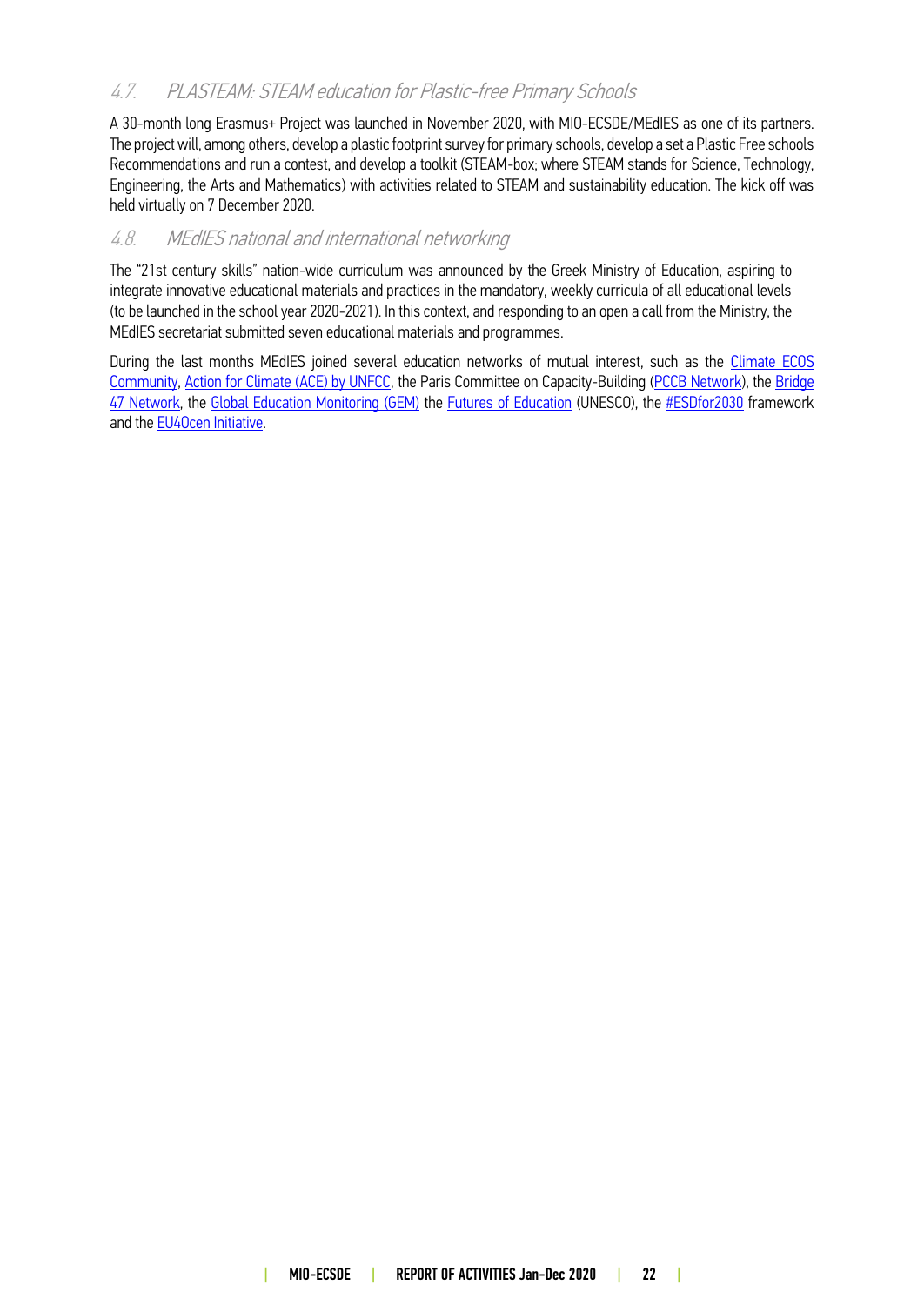# 5. Running, drafting, completion and/or follow-up of international projects

### <span id="page-22-0"></span>5.1. LIFE Programme Operating Grant for NGOs

MIO-ECSDE is one of the EU non-profit environmental NGOs active in many countries that was awarded support for part of its operational and administrative costs relating to the development, implementation and enforcement of Union policy and legislation for the 2020-2021 biennium. The contract with EASME for the 2020 Life Programme Operating Grant (covering 60% of the year's Work Programme) was digitally signed in April 2020. In addition, the final report for 2019 was submitted in early April 2020. A few minor clarifications were requested by EASME which were fully addressed. The final payment of the EU contribution in the frame of the grant agreement was made in full with a corresponding very positive letter on the good performance of MIO-ECSDE as well as some constructive suggestion for the future.

As soon as the Life Programme Operating Grant contract for 2020 was signed, the Secretariat sent a formal request to the Green Fund of the Greek Ministry of Environment to support the 2020 Work Programme by contributing as much as possible to the remaining percentage. In June MIO-ECSDE was notified that the Green Fund of Greece would support with the amount of 30.000 EUR. A report of activities was sent to the Green Fund in November 2020.

### <span id="page-22-1"></span>5.2. The Water and Environment Support (WES)

MIO-ECSDE and RAED are members in the consortium that was awarded the regional EU-funded project Water and Environment Support mechanism (2019-2023). The overall aim is to assist the implementation of an integrated approach to pollution reduction and prevention in line with the UfM Agendas and Barcelona Convention and to contribute to a more efficient management of scarce water resources in the Neighbourhood South region.

Due to COVID-19 there are delays in the activities that are designed as physical trainings and study visits which were the main activities in which MIO-ECSDE member NGOs as well as other civil society organisation could participate in and benefit from. However, adapted virtual capacity building activities are in the making and nominations of appropriate stakeholders will soon commence with the support of RAED and the UfM labelled BlueGreen MedCS Network. The first regional activity will be on Single-Use Plastics and will take place as a series of four webinars starting in January 2021.

### <span id="page-22-2"></span>5.3. The Horizon 2020 D-NOSES project

Since March 2018, MIO-ECSDE is one of the partners of the EU funded Distributed Network for Odour Sensing, Empowerment and Sustainability (D-NOSES) project. It is a Horizon 2020 specific programme with and for society (SwafS). The project consortium comprises 15 partners (combining experts in Responsible research and innovation (RRI), citizen science and co-creation, international associations, odour scientists, local administration and public bodies) from 9 countries. With this project, MIO-ECSDE is tackling odour pollution for the first time with the aim to introduce it in the policy agenda. The project is in line with the organization's values specifically that it works towards the implementation of Rio principle 10 and the Aarhus convention calling for civil society engagement and the implementation of the Sustainable Development Goals-SDGs. Due to COVID-19, the project has been granted a 6-month extension.

So far (2 years into the project), MIO-ECSDE has finalized the content of a MOOC on "Odour Pollution for the public" and another MOOC on "Odour Pollution for educators". Currently both are being re-shaped and updated aesthetically by a graphic designer and localisation team in order to be widely disseminated early in 2021.

An abstract prepared for the MOOCs was accepted in the poster session of the hybrid Conference "Knowledge for Change: A decade of Citizen Science in support of the SDGs" (14-15 October 2020, Berlin). The MEdIES Secretariat presented the poster in the e-posters-booth.

MIO-ECSDE the main advocacy partner: co-developed an "Advocacy toolkit" consisting of a collection of methods that can be used by the partners in charge of case studies (pilots) to design and implement their own, local advocacy strategy; co-produced a [D-NOSES Policy Brief](https://dnoses.eu/wp-content/uploads/2019/03/Policy-Brief_-Digital-A4-Europe_EN.pdf) which addresses the issue of odour pollution, explains the conventional ways of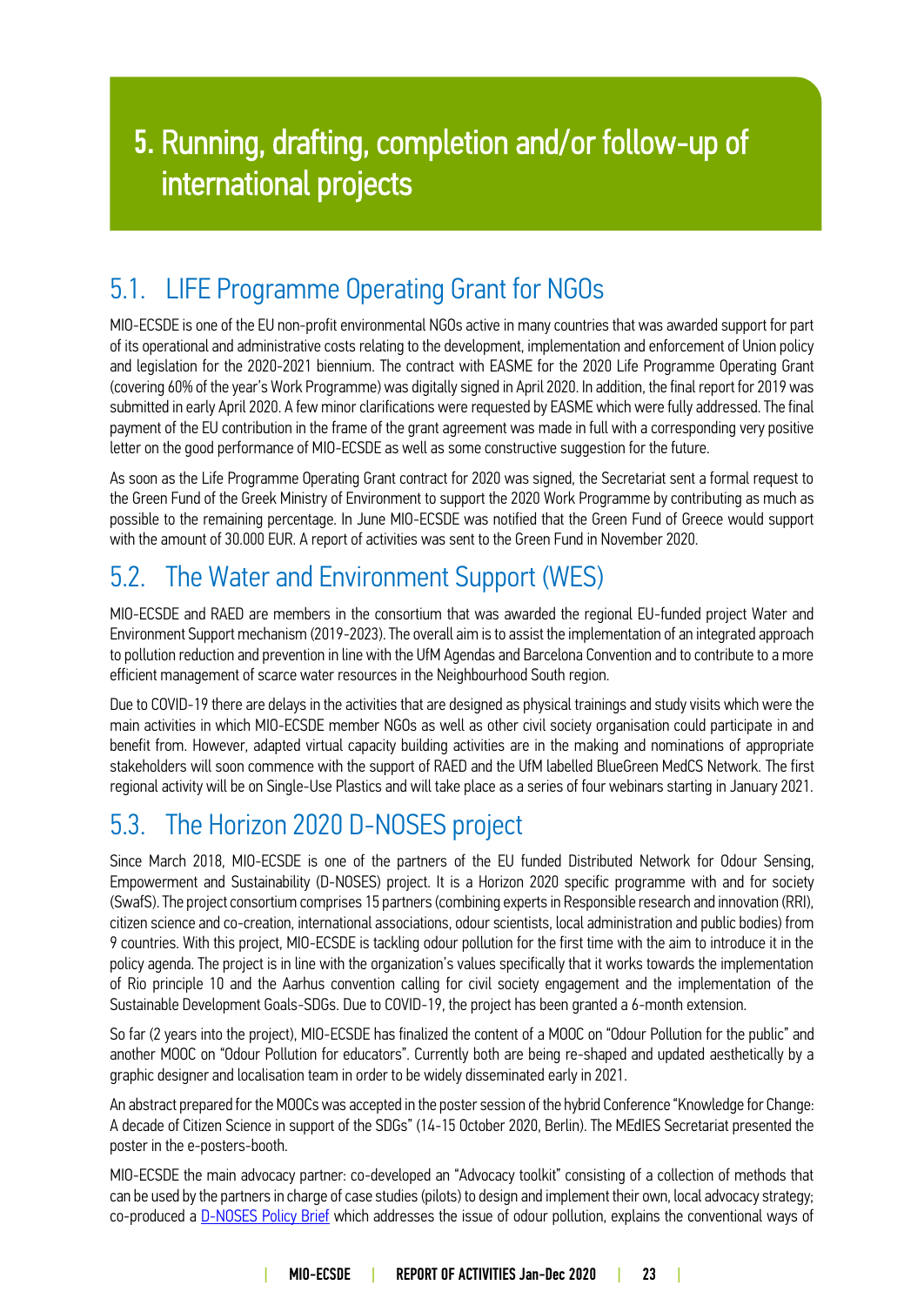odour measurement and introduces D-NOSES as a new bottom-up approach to this issue; developed an advocacy plan reaching out to 800 contacts from the identified target groups (European Parliament, Committee of the Regions, European Commission, Council of the European Union, Member States representatives of the Aarhus convention, UfM Secretariat, UNEP/MAP and COMPSUD).

### <span id="page-23-0"></span>5.4. The Interreg Med Plastic Busters MPAs project

PlasticBusters MPAs aims to shed light on the impacts of marine litter in coastal and pelagic protected areas and consolidate Mediterranean efforts against marine litter. The project entails actions that address the whole management cycle of marine litter, from monitoring and surveillance to prevention and mitigation.

PlasticBusters MPAs will deliver a quantitative and qualitative diagnosis of the impacts of marine litter in Mediterranean MPAs; strengthen networking of MPAs in improving the protection of biodiversity and ecosystems in pelagic and coastal MPAs; accelerate knowledge transfer to Mediterranean MPA managers and other key actors towards scaling up effective solutions to curb marine litter.

MIO-ECSDE is the operational leader of the communication, the studying and the capitalization components of the project. In addition, MIO-ECSDE together with the Italian National Institute for Environmental Protection and Research (ISPRA) are the co-chairs of the Steering Committee of the project, which is chaired by the University of Siena (UNISI). MIO-ECSDE, who is currently leading the studying and testing activities of the project with regard to marine litter measures, has recently launched 3 demos; two of them taking place at the Strunjan Landscape Park (Slovenia) and one taking place at the Thermaikos Gulf Protected Areas (Greece). The measures to be showcased are:

- ▶ "Single Use Plastics (SUPs)-free beach bars" to be piloted in the Strunjan Landscape Park (Slovenia), by the Public Institute Strunjan Landscape Park (Lead) in collaboration with the Chamber of Commerce and Industry of Slovenia, and the Zavod TRI NITI.
- ▶ "Adopt-a-beach" to be piloted in the Strunjan Landscape Park (Slovenia), by the Public Institute Strunjan Landscape Park in collaboration with the Chamber of Commerce and Industry of Slovenia, and the Zavod TRI NITI.
- ▶ "Establishing a derelict fishing gear management scheme and promoting co-responsibility to tackle fisheries & aquaculture-related litter" to be piloted in the Thermaikos Gulf Protected Areas (Greece), by the Organization for the Preservation of the Aquatic Ecosystems (Lead) in collaboration with the Management Authority of Thermaikos Gulf Protected Areas, and BlueCycle.

The upcoming deliverables of MIO-ECSDE include operational guidelines on the implementation of different marine litter measures as well as an e-learning module on the issue.

PlasticBusters MPAs is a 48-month-long project funded by Interreg Mediterranean (EU) and implemented by MIO-ECSDE and several other partners (https://plasticbustersmpas.interreg-med.eu).

### <span id="page-23-1"></span>5.5. The Interreg Med MPA-Engage

The Interreg Med MPA-Engage project aims to support and promote the role of Mediterranean MPAs as central tools for the implementation of the ecosystem approach for the adaptation and mitigation to climate change (CC). The 3-yearlong project kicked-off in January 2020 in Barcelona. By strengthening the management and the networking of MPAs, and by promoting a Mediterranean policy dialogue among the stakeholders, the project will contribute to maintain marine ecosystems in the region. The main lines of action of the project include: an assessment of the CC vulnerability (ecological and socio-economic) of MPAs; monitoring the CC effects on MPAs; engagement of citizen scientists (in particular recreational divers and small-scale/recreational fishermen) in monitoring actions; introducing CC aspects within the MPAs management plans; transferring actions; etc. The project is led by the Institute of Marine Sciences (CSIC) and is implemented by 15 partners from the following 8 countries: Albania, Belgium, Croatia, France, Greece, Italy, Malta and Spain. MIO-ECSDE is leading actions related to capitalization, participatory science and the elaboration of climate change mitigation and adaptation plans for 7 MPAs and of a joint action plan. Find more info the project here: [https://mpa](https://mpa-engage.interreg-med.eu/)[engage.interreg-med.eu](https://mpa-engage.interreg-med.eu/)

In November 2020, MIO-ECSDE elaborated two major deliverables of the project:

▶ Guidelines for applying a Quintuple Helix Participatory Approach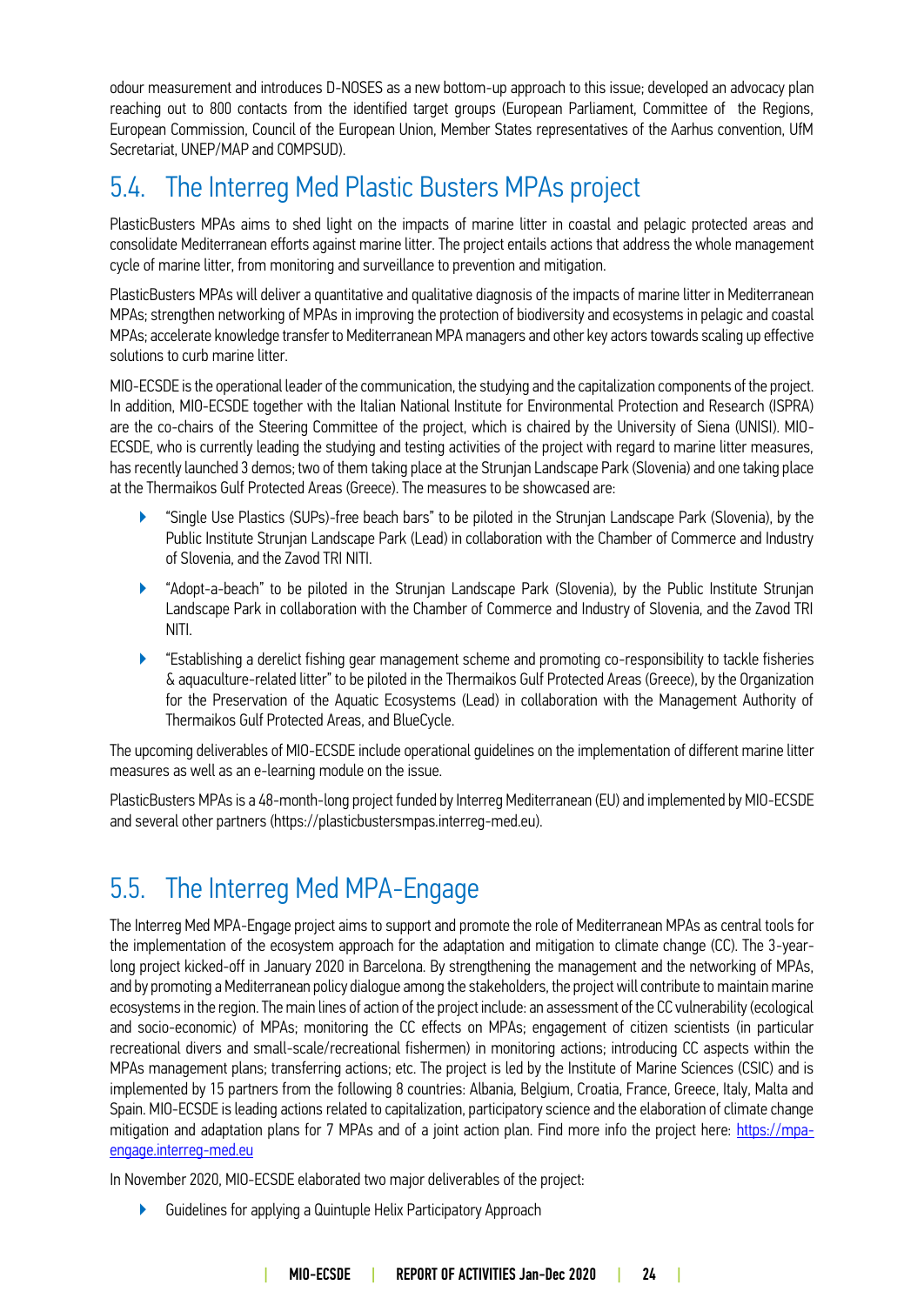▶ Guidelines on how to develop a local Climate Change Mitigation and Adaptation Plan

In addition, in December 2020, MIO-ECSDE organized a 2-day webinar series to ensure that effective and participative decision-making processes will be set up in the pilot MPAs, located in 6 Mediterranean countries, namely Albania, Croatia, France, Greece, Italy, Malta, Spain. The online training brought together 26 participants mainly managers of Mediterranean MPAs. It was divided into 2 learning units, aiming to develop the participants' skills on how to:

- ▶ Design and implement participatory processes and address all key aspects, from selecting the appropriate participation tools to ensuring that all key actors are effectively engaged in the decision-making process.
- ▶ Elaborate a climate change adaptation and mitigation plan in their MPA via a step-by-step participatory action plan.

### <span id="page-24-0"></span>5.6. Framework & Service Contracts

MIO-ECSDE is participating in the following framework and service contracts:

- Framework Contract entitled "Green Growth and Circular Economy Supporting activities for stakeholder engagement, exchange of information and best practices. Ad hoc stakeholder engagement activities and stakeholder engagement toolkit (LOT 2)". Within this framework contract MIO-ECSDE is collaborating with INTRASOFT, AEIDL, TEAMWORK, INSPIIRO and COFFEY. Within 2020, MIO-ECSDE contributed to a service contract entitled "Our Baltic Conference" and was in charge of organizing a public event within the framework of a high-level conference, with a ministerial section and stakeholders' section. The public event aimed at providing to the participants a unique opportunity to take part in a hands-on beach litter survey and generate fit-for-purpose marine litter data that are essential for effective decision-making. The beach macrolitter survey was designed to be performed in line with the recently updated beach litter monitoring guidelines of the Marine Litter Technical Group of the Marine Strategy Framework Directive. In this respect, the event aimed to offer a concrete opportunity to promote the uptake of the aforementioned guidelines by the contracting parties of the HELCOM Convention towards a harmonized beach litter monitoring approach and serve as a showcase of how participatory science activities are a valuable tool toward filling in the knowledge gaps and supporting tailormade management actions. Sadly, due to the COVID-19 restrictions the event was cancelled just few weeks before the conference.
- ▶ Service Contract entitled Increasing public awareness about EU nature protection policy utilising EU nature data. Within the contract MIO-ECSDE is collaborating with ADELPHI, INTRASOFT and ATECMA. The contract entails several activities that focus on improving access to biodiversity data and its use in awareness raising via the development of communication and awareness raising materials. MIO-ECSDE will provide expertise on environmental science communication and advocacy, as well as on Education for Sustainable Development. The project kicked-off in September 2020 and preparatory actions are underway.

### <span id="page-24-1"></span>5.7. Submissions of proposals

The status of MIO-ECSDE proposal submissions for the period from January till December 2020 are as follows:

|   | <b>Title</b>                                                                                                                                                                                        | Donor<br>Agency   | <b>Total</b><br>budget | MIO-ECSDE<br>budget | Submission<br>date | Officer in charge | <b>Brief description</b>                                                                                                                                                                                                                                                                                                            | <b>Status</b> |
|---|-----------------------------------------------------------------------------------------------------------------------------------------------------------------------------------------------------|-------------------|------------------------|---------------------|--------------------|-------------------|-------------------------------------------------------------------------------------------------------------------------------------------------------------------------------------------------------------------------------------------------------------------------------------------------------------------------------------|---------------|
|   | Freshwater<br><b>Biodiversity and Plant</b><br>Conservation in the<br>Mediterranean: A<br><b>Collective Learning</b><br>Workshop on<br><b>Achieving Common</b><br><b>Nature Protection</b><br>Goals | <b>CEPF</b>       | 40,000                 | 40.000              | January 2020       | Th. Vlachogianni  | The project focuses on creating<br>the enabling conditions for<br>collective and collaborative<br>learning among and between<br>CEPF grantees, other CSOs and<br>stakeholders on freshwater<br>biodiversity and plant<br>conservation in the<br>Mediterranean.                                                                      | Not approved  |
| 2 | Innovative Design<br>and Behavior Change<br>for a Circular<br>Economy (ODIN)                                                                                                                        | H2020<br>Research | 3.000.000              | 300.000             | February 2020      | Th. Vlachogianni  | ODIN aims to support an<br>effective reduction of<br>microplastic and textile fibre<br>discharges from laundry<br>wastewater into our<br>environment and to inform and<br>accelerate a systemic transition<br>towards a CE. MIO-ECSDE will<br>lead the communication<br>actions, support the policy<br>actions and carry out a case | Not approved  |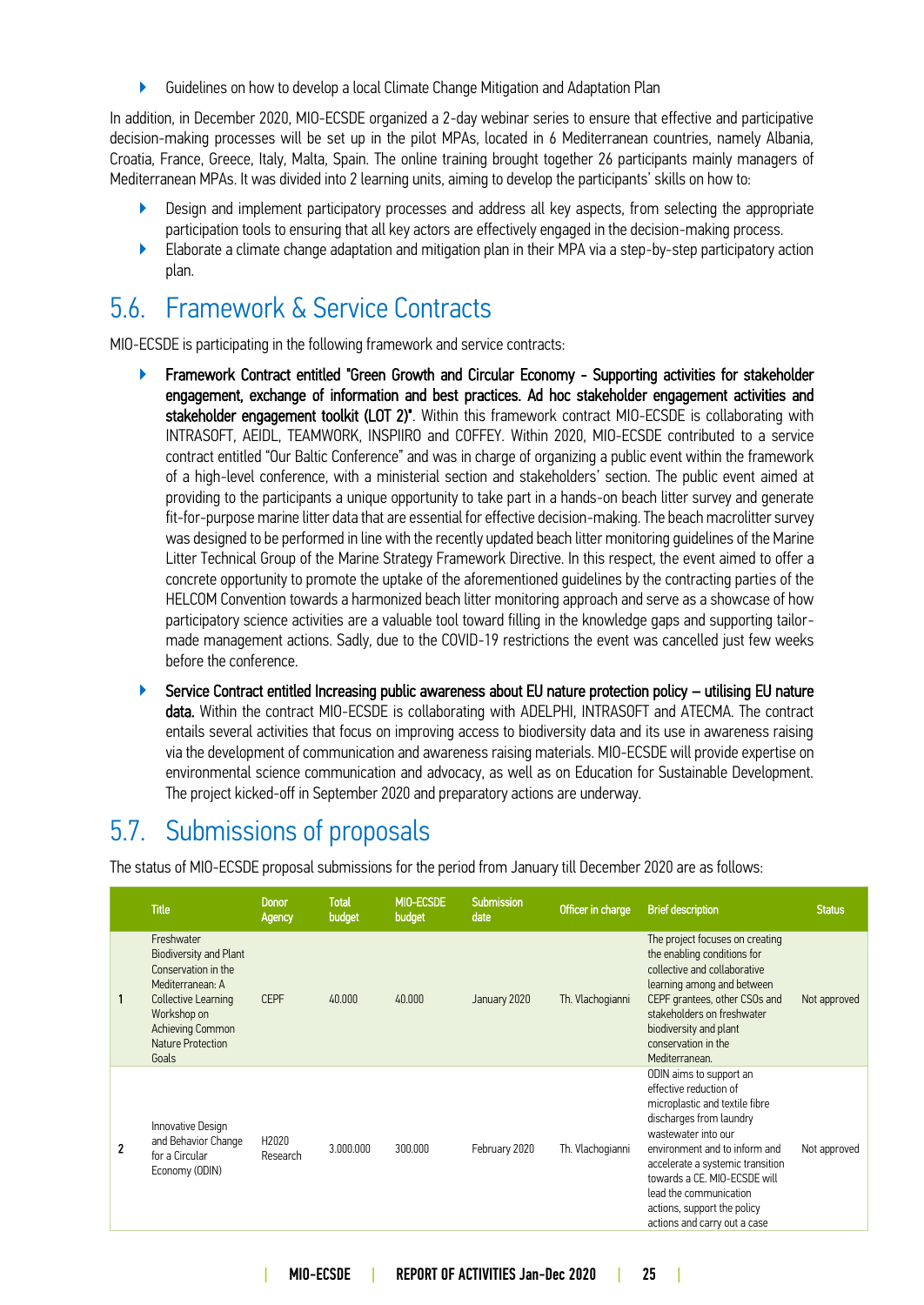|    |                                                                                                                                           |                                                                           |           |         |               |                  | study in Greece.                                                                                                                                                                                                                                                                                                                                                                             |                     |
|----|-------------------------------------------------------------------------------------------------------------------------------------------|---------------------------------------------------------------------------|-----------|---------|---------------|------------------|----------------------------------------------------------------------------------------------------------------------------------------------------------------------------------------------------------------------------------------------------------------------------------------------------------------------------------------------------------------------------------------------|---------------------|
| 3  | <b>Plastic Sources and</b><br>Transport thRough<br>Environmental<br>compArtMents<br>(PlasticSTREAM)                                       | H2020<br>Research                                                         | 4.000.000 | 350.000 | February 2020 | Th. Vlachogianni | PlasticSTREAM aims to achieve<br>a comprehensive<br>understanding of the problem<br>of plastic pollution in the<br>environment by addressing all<br>aspects of the plastic lifespan,<br>with the intention of providing<br>synoptic knowledge to support<br>the definition policies for<br>prevention and mitigation of<br>plastic pollution. MIO-ECSDE is<br>leading the policy support WP. | Not approved        |
| 4  | <b>ESD Training Course</b><br>on Marine Litter                                                                                            | ERASMUS+<br>KA1<br>Actions                                                |           |         | February 2020 | I. Alampei       | Week-long training course on<br>Marine Litter Education                                                                                                                                                                                                                                                                                                                                      | Under<br>evaluation |
| 5  | <b>Education for</b><br>alternative water<br>resources                                                                                    | ERASMUS+<br>KA1<br>Actions                                                |           |         | February 2020 | V. Malotidi      | Week-long training course on<br>Teaching about Non-<br><b>Conventional Water Resources</b>                                                                                                                                                                                                                                                                                                   | Under<br>evaluation |
| 6  | Animation in<br>Education                                                                                                                 | ERASMUS+<br>KA1<br>Actions                                                |           |         | February 2020 | V. Psallidas     | Week-long training course on<br>how to embed animation tools<br>and methods in ESD                                                                                                                                                                                                                                                                                                           | Under<br>evaluation |
| 7  | Asterousia Summer<br>University 2020-<br>Youth as managers<br>promoting<br>sustainable<br>development in<br>climate challenged<br>regions | <b>Heraklion</b><br>Development<br>Agency<br>δ<br><b>UNESCO</b><br>Venice | 67.000    | 33.500  | February 2020 | I. Alampei       | Summer University on<br>integrated management of<br>BRs/protected areas this year<br>targeting to climate vulnerable<br>ones (Mediterranean marine<br>PAs and BRs)                                                                                                                                                                                                                           | Approved            |
| 8  | Increasing public<br>awareness about EU<br>nature protection<br>policy - utilising EU<br>nature data                                      | Call for<br>Tender<br>ENV/2020/<br>OP/0002                                | 120.000   | 28.000  | March 2020    | Th. Vlachogianni | The main objective of this<br>tender is to better use existing<br>EU nature data to enhance<br>public awareness about the EU<br>nature directives and the<br>Natura 2000 network.                                                                                                                                                                                                            | Approved            |
| 9  | <b>Education Project on</b><br>Water                                                                                                      | <b>EYDAP</b><br><b>Thiras</b>                                             | 32.000    | 32.000  | March 2020    | V. Malotidi      | Design and application of an<br>educational campaign on Water<br>targeting Primary and High<br>Schools of the island including<br>tailored made schools<br>interventions, educ. resources,<br>research, events, etc.                                                                                                                                                                         | Not approved        |
| 10 | Participation and<br>inclusion. The<br>modern (water)<br>museums as<br>gateway to society                                                 | ERASMUS+<br>KA <sub>2</sub><br>Actions                                    | 120.000   | 30.000  | April 2020    | V. Malotidi      | Empowerment of vulnerable<br>groups through Museum<br>Learning and Activities, and<br>development of capacities of<br>Museum's staff and volunteers<br>through peer-trainings.                                                                                                                                                                                                               | Under<br>evaluation |
| 11 | Odours@Schools                                                                                                                            | ERASMUS+<br>KA <sub>2</sub><br>Actions                                    | 500.000   | 65.700  | April 2020    | V. Malotidi      | Empowerment of teachers and<br>schools in 4 EU countries to<br>actively participate in local<br>actions tackling the problem of<br>odour pollution through the<br>development and training in<br>new innovative educational<br>resources.                                                                                                                                                    | Reserve list        |
| 12 | PLASTEAM: STEAM<br>education for plastic-<br>free primary schools                                                                         | ERASMUS+<br>KA201<br>Actions                                              | 34.500    | 34.500  | April 2020    | I. Alampei       | Project aims to educate<br>primary school pupils in<br>responsibly using, consuming<br>& recycling plastics. MIO<br>undertakes one of the 3<br>expected outputs, the STEAM<br>Box.                                                                                                                                                                                                           | Approved            |
| 13 | MedBlue Tourism                                                                                                                           | ERASMUS+<br><b>KA201</b><br>Actions                                       | 300.000   | 45.700  | April 2020    | I. Alampei       | The project aims to combat<br>Ocean Litter in the<br>Mediterranean Sea and coasts<br>by educating and supporting<br>tourists who are a major<br>source of ocean pollution. MIO-<br>ECSDE will contribute to the<br>development of the App for<br>tourists, the Online Course, as<br>well as the local testing of the                                                                         | Under<br>evaluation |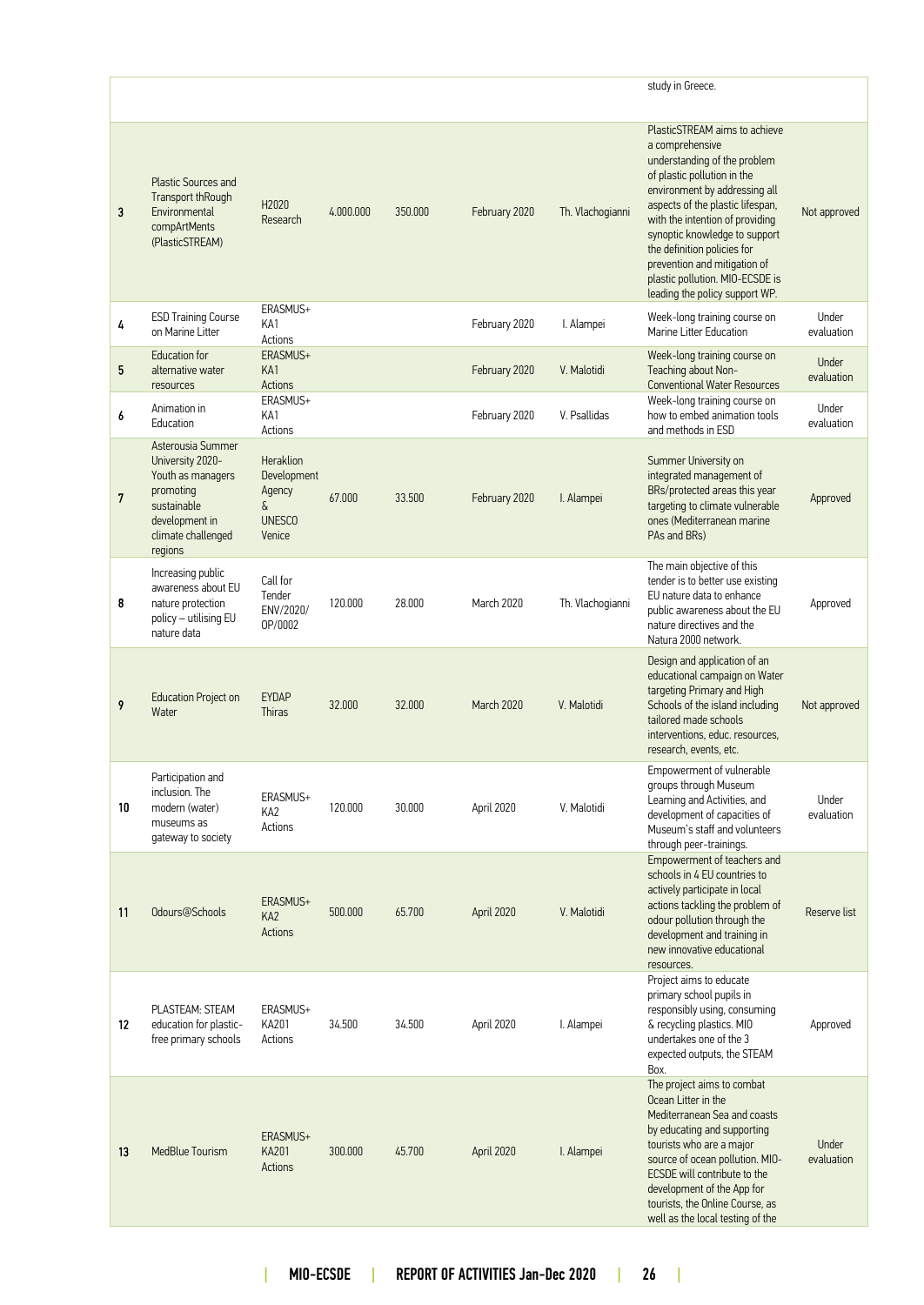|    |                                                                                                                                                                                             |                                                                                                                   |           |         |                  |                  | IOs in selected regions of<br>Greece                                                                                                                                                                                                                                                                                                                                                                                                 |                     |
|----|---------------------------------------------------------------------------------------------------------------------------------------------------------------------------------------------|-------------------------------------------------------------------------------------------------------------------|-----------|---------|------------------|------------------|--------------------------------------------------------------------------------------------------------------------------------------------------------------------------------------------------------------------------------------------------------------------------------------------------------------------------------------------------------------------------------------------------------------------------------------|---------------------|
| 14 | Co-financing Support<br>to LIFE+ projects                                                                                                                                                   | Prasino<br>Tameio                                                                                                 | 30,000    | 30.000  | April 2020       | A. Roniotes      | Submission of the Annual<br>Programme as approved by<br><b>EASME</b>                                                                                                                                                                                                                                                                                                                                                                 | Approved            |
| 15 | Knowledge-based<br>Approaches for<br>deLivering Effective,<br>Insightful,<br>UpstanDing,<br><b>InfOrmative Science</b><br>COmmunication for<br>all People<br>(KALEIDOSCOPE)                 | H2020<br>Research                                                                                                 | 1.200.000 | 260.000 | April 2020       | Th. Vlachogianni | The project aims to strengthen<br>the science-society interface by<br>providing novel insights on how<br>effective, high-caliber and<br>reliable science communication<br>can be achieved towards a<br>greater degree of social<br>acceptance of and engagement<br>with science, political support<br>for science, evidence-informed<br>co-created public opinions and<br>decisions.                                                 | Not approved        |
| 16 | Σκουπίδια στην<br>απόχη! Μαθητές και<br>αλιείς ενημερώνονται<br>και αναλαμβάνουν<br>δράση για τα<br>θαλάσσια<br>απορρίμματα σε<br>παράκτιες και<br>αλιευτικές περιοχές                      | ANEIA &<br>ΘΑΛΑΣΣΑ<br>2014-2020                                                                                   | 49.946    | 11.700  | May 2020         | I. Alampei       | An awareness raising project<br>focusing on Marine Litter<br>coming from the FISHERIES<br>sector, to be implemented in<br>selected spots of Southern<br>Crete (Mesara).                                                                                                                                                                                                                                                              | Approved            |
| 17 | Σκουπίδια στον αφρό!<br>Μαθητές και<br>επαγγελματίες<br>τουρισμού και<br>αναψυχής<br>ενημερώνονται και<br>αναλαμβάνουν δράση<br>για τα θαλάσσια<br>απορρίμματα στις<br>ακτές του Μαλεβιζίου | ANIEIA &<br>ΘΑΛΑΣΣΑ<br>2014 - 2020                                                                                | 47.389    | 12,300  | May 2020         | I. Alampei       | An awareness raising project<br>on Marine Litter coming from<br>the TOURISM & RECREATION<br>sector, to be implemented in<br>selected spots of Northern<br>Crete (Heraclion).                                                                                                                                                                                                                                                         | Approved            |
| 18 | Sustaining<br>Intercultural Dialogue<br>through deeper<br>understanding of the<br>Mediterranean Food<br>(SIDUMEF)                                                                           | ALF Call<br>2020                                                                                                  | 56.240    | 25.000  | May 2020         | V. Malotidi      | The project aspires to increase<br>awareness on food and related<br>intangible heritageand to<br>engage youth in dialogue;<br>through a dynamic partnership<br>of 5 NGO and the University of<br>Athens, the project will focus<br>on the joint creation of quality<br>educational resources on<br>Mediterranean Food.                                                                                                               | Approved            |
| 19 | Service contract for a<br>high-level<br>conference entitled<br>'Our Baltic'                                                                                                                 | <b>DG ENV</b>                                                                                                     | 200.000   | 7.000   | May 2020         | Th. Vlachogianni | The contractor will be in charge<br>of arranging, in close<br>cooperation with DG<br>Environment and other parties<br>involved, all logistical aspects<br>of the event, including the<br>arrangement of travel and<br>accommodation for some<br>participants, and will help<br>generate media coverage. MIO-<br>ECSDE will organize a beach<br>litter monitoring activity and<br>potentially be one of the<br>speakers of the event. | Approved            |
| 20 | Πρόταση για ΟΧΕ<br>UNESCO - ΠΕΠ<br>Κρήτης                                                                                                                                                   | Περιφέρεια<br>Κρήτης -<br>Δράσεις<br>Στρατηγικής<br>0XE<br>περιοχών<br>φυσικού<br>κάλλους<br>UNESCO -<br>Ομάδα Α' | 229.000   | 79.000  | <b>July 2020</b> | I. Alampei       | The proposal aims at<br>developing ESD projects for the<br>three UNESCO Sites of Crete,<br>namely The Biosphere Reserve<br>of White Mountains-Samaria<br>Gorge, and Geoparks of<br>Psiloreitis and Siteia                                                                                                                                                                                                                            | Under<br>evaluation |
| 21 | Σκουπίδια στον αφρό!<br>Μαθητές και<br>επαγγελματίες<br>τουρισμού και<br>αναψυχής<br>ενημερώνονται και                                                                                      | ANIEIA &<br>ΘΑΛΑΣΣΑ<br>2014 - 2020                                                                                | 34.358    | 13.000  | <b>July 2020</b> | I. Alampei       | An awareness raising project<br>on marine litter coming from<br>the TOURISM & RECREATION<br>sector, to be implemented the<br>Rethymon, Crete,                                                                                                                                                                                                                                                                                        | Approved            |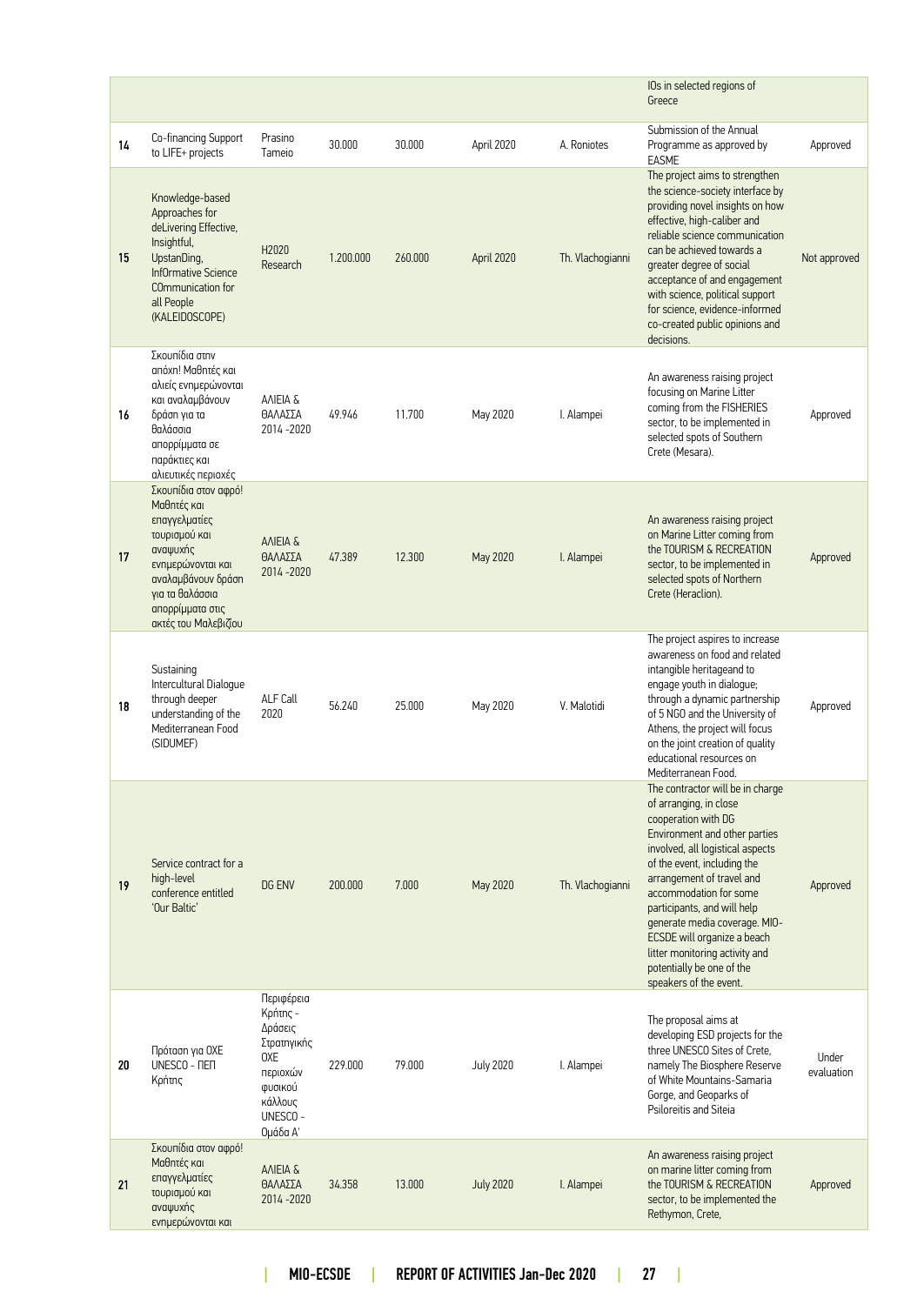|    | αναλαμβάνουν δράση<br>για τα θαλάσσια<br>απορρίμματα στις<br>ακτές Μυλοποτάμου                                                    |                                       |                |         |                  |                                             |                                                                                                                                                                                                                                                                                                                                                 |                     |
|----|-----------------------------------------------------------------------------------------------------------------------------------|---------------------------------------|----------------|---------|------------------|---------------------------------------------|-------------------------------------------------------------------------------------------------------------------------------------------------------------------------------------------------------------------------------------------------------------------------------------------------------------------------------------------------|---------------------|
| 22 | Fostering knowledge<br>transfer to tackle<br>marine litter in the<br>Med by integrating<br>EbA into ICZM<br>(Plastic Busters CAP) | CBC MED                               | 1.093.443      | 133.000 | <b>July 2020</b> | Th. Vlachogianni                            | The proposed project will<br>capitalize upon and effectively<br>transfer available knowledge<br>and tools that address the<br>entire management cycle of ML<br>-from monitoring and<br>assessment to prevention and<br>mitigation- in order to<br>support concrete actions to<br>mitigate ML on the science-<br>policy-society interface.       | Under<br>evaluation |
| 23 | Mediterranean<br>Dialogue for Waste<br>Management<br>Governance<br>(Med4Waste)                                                    | CBC MED                               | 1.110.655      | 130.000 | <b>July 2020</b> | A. Roniotes                                 | The Med4Waste capitalisation<br>project aims to facilitate new<br>governance models for<br>integrated and efficient urban<br>waste management policies<br>across the Mediterranean. In<br>line with the capitalization<br>objectives.                                                                                                           | Under<br>evaluation |
| 24 | LIFE4LAKE                                                                                                                         | EU LIFE<br>Environme<br>nt            | <i>350.000</i> | 65.000  | <b>July 2020</b> | M. Scoullos and<br>A. Roniotes              | The project aims to revitalize<br>aquatic habitats, protect<br>grassland Natura habitats in<br>Jezero Njivice of Krk Island,<br>Croatia and develop a new<br>model for the its sustainable<br>management. It was submitted<br>by Member NGO Ekokvarner                                                                                          | Under<br>evaluation |
| 25 | MedMedia4Climate                                                                                                                  | Minor<br>Foundation                   | 200.000        | 100.000 | August 2020      | A. Roniotes, B.<br>Mantzara, V.<br>Malotidi | This activity aimed to enhance<br>the capacity of Mediterranean<br>journalists to better<br>communicate climate action. It<br>was submitted with Member<br>organization HEAD and<br>Greenworks4Development                                                                                                                                      | Not approved        |
| 26 | Mediterranean Youth<br>works for a plastic-<br>free future                                                                        | UfM                                   | 300.000        | 30.000  | October 2020     | A Roniotes<br>Th. Vlachogianni              | The proposal was submitted by<br>RAED with MIO-ECSDE, LHAP<br>and APEDDUB, AMWAJ and<br>CMED.                                                                                                                                                                                                                                                   | Under<br>evaluation |
| 27 | Odours@School                                                                                                                     | ERASMUS+<br>Call Digital<br>Education | 243.911        | 30.000  | October 2020     | V. Malotidi                                 | Empowerment of teachers and<br>students' digital and civic skills<br>in 3 EU countries using as a<br>vehicle the problem of odour<br>pollution / development of an<br>e-course for teachers and an<br>online educational resource.<br>etc.                                                                                                      | Under<br>evaluation |
| 28 | Plastic-less society                                                                                                              | ESA                                   | 150.000        | 15.000  | October 2020     | Th. Vlachogianni                            | The overall objective is to<br>develop a consulting service on<br>the circular economy of<br>plastics, based on the<br>performance assessment of<br>the existing technologies, and<br>the availability of the<br>components/elements that<br>would be updated along time<br>as technology and<br>understanding of the plastic<br>cycle evolves. | Under<br>evaluation |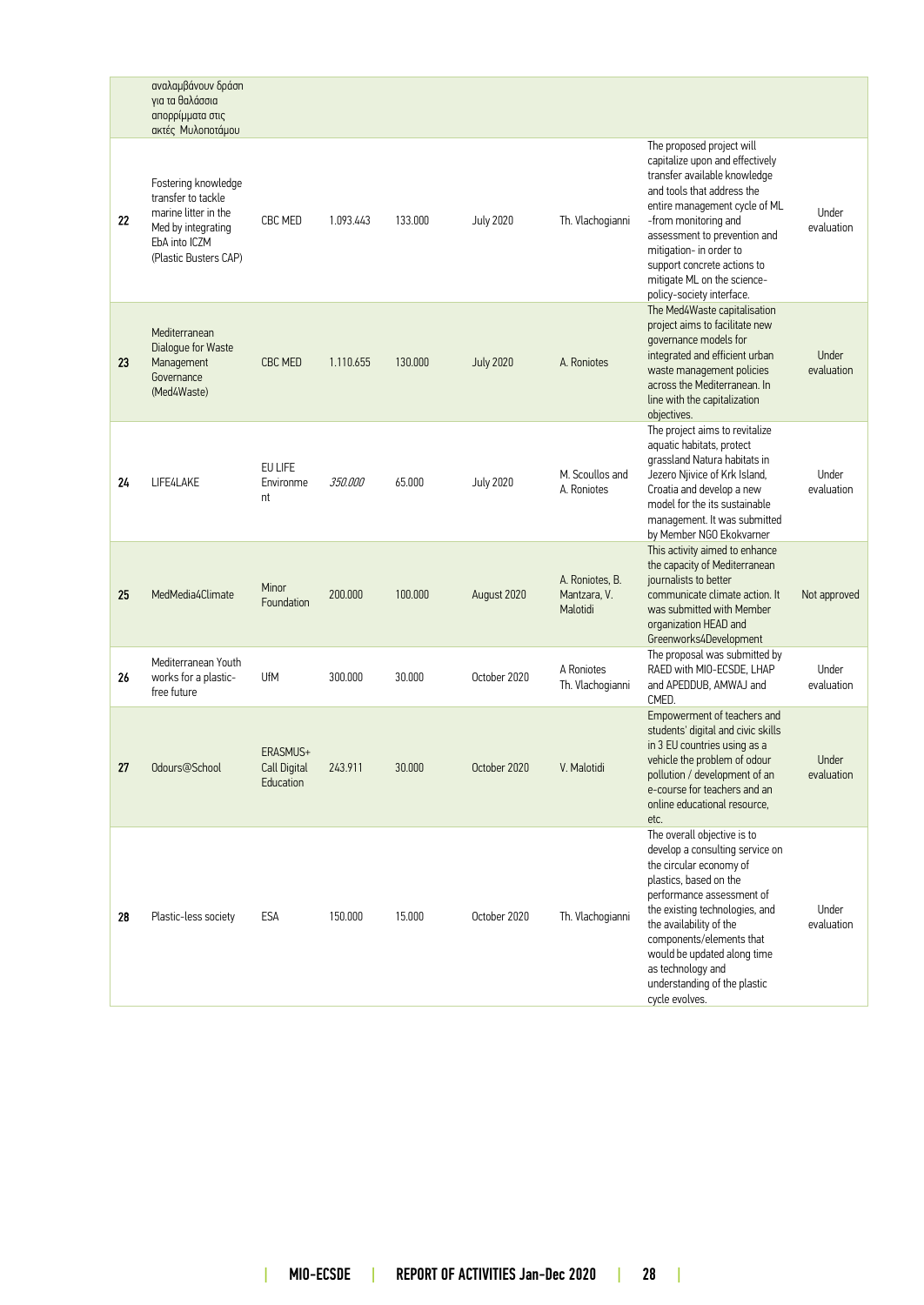### 6. Publications & other resources

- ▶ A publication co-authored within the framework of the MSFD Technical Group on Marine Litter: "Van Loon, W., Hanke, G., Fleet, D., Werner, S., Barry, J., Strand, J., Eriksson, J., Galgani, F., Gräwe, D., Schulz, M., Vlachogianni, T., Press, M., Blidberg, E., Walvoort, D., 2020. A European Threshold Value and Assessment Method for Macro Litter on Coastlines. EUR 30347 EN, Publications Office of the European Union, Luxembourg, ISBN 978-92-76- 21444-1[, https://doi.org/10.2760/54369](https://doi.org/10.2760/54369)".
- ▶ A publication co-authored within the framework of the MSFD Technical Group on Marine Litter: "Fleet, D.M., Vlachogianni, Th., Hanke, G., 2020. A Joint List of Litter Categories for Marine Macrolitter Monitoring. Manual for the application of the classification system. Publications Office of the European Union."
- ▶ The Blue Manifesto co-signed by MIO-ECSDE and 101 environmental NGOs,<https://bit.ly/3827N8Z>
- ▶ A manifesto entitled "Toward an EU offshore drilling ban" co-signed by MIO-ECSDE and 21 other European environmental NGOs,<https://bit.ly/31esU6M>
- ▶ A joint declaration entitled "Our world our goals: citizen science for the Sustainable Development Goals" co-signed by MIO-ECSDE[, https://bit.ly/2I5c6aS](https://bit.ly/2I5c6aS)
- ▶ A position paper entitled "The road to an effective EU restriction of intentionally-added microplastics", co-signed by MIO-ECSDE and 22 other European NGOs, https://bit.ly/3qL11KE
- ▶ In June, the Chairman gave an interview to the Hellenic Chapter of the Club of Rome on Security issues in Greece and the Mediterranean & the Water-Energy-Food Ecosystems (WEFE) "Nexus" (available here: [https://bit.ly/2INi2pD\)](https://bit.ly/2INi2pD).
- A Report produced within the EU-funded WES project in **EN**, [FR](https://www.h2020.net/fr/library/rapport-final-h2020/send/343-rapport-final-h2020/3401-2020-a-l-horizon-retour-sur-14-anne-es-de-cooperation-environnementale-en-mediterranee-fr) and AR: Reaching the 2020 Horizon: 14 years of Mediterranean cooperation on Environment.
- ▶ A Report produced within the EU-funded WES project i[n EN](https://www.wes-med.eu/wp-content/uploads/2020/11/UfM-ENV-CA-Consultation-2020.09.30-Report.pdf) and FR: Summary Report | Results of the on-line UfM Stakeholder Consultation on post-2020 Environment and Climate Action priorities in view of the 2nd UfM Ministerial Conference.
- ▶ Educational material in English and Greek entitled "Plastic waste? Into the recycling bin! Far away from the blue sea. 18+1 ideas for activities" (Student Material). It is accompanied by a poster, leaflet and bookmarks [\(https://medies.net/project/240569/\)](https://medies.net/project/240569/)